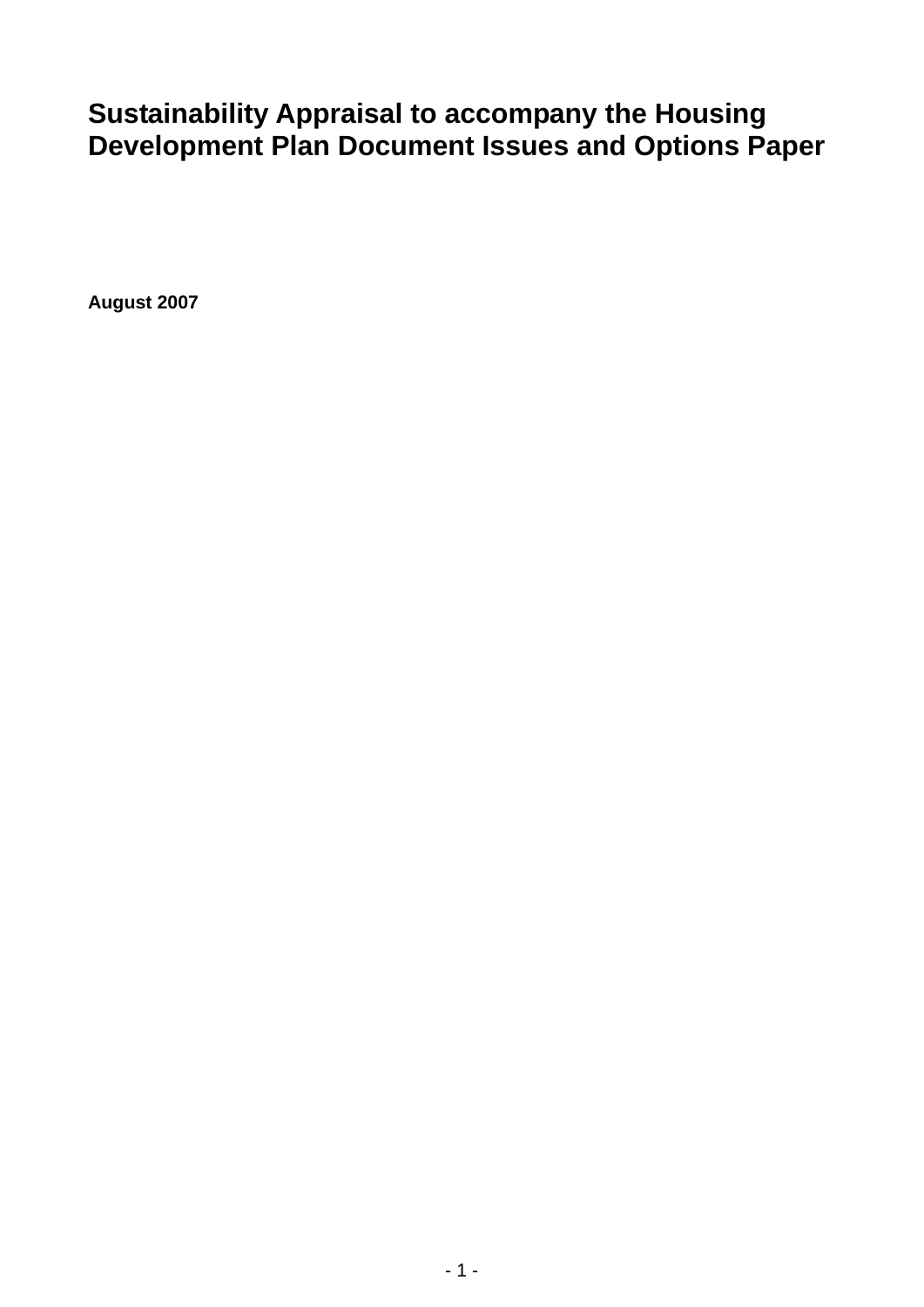## **Introduction**

This sustainability appraisal has been prepared in order to provide information on the anticipated social, environmental and economic effects of the options presented in the Housing DPD Issues and Options Paper.

A formal report is not a requirement at this stage because sustainability appraisal should be seen as an ongoing process alongside DPD preparation. However, government guidance states that appraisal information should be available to the public and relevant bodies whilst they are participating in the process of identification and selection of options.

This short report has therefore been prepared in order to give a snapshot of the available sustainability appraisal information at the time of consultation on the Housing DPD Issues and Options paper. It follows on from the March 2007 Scoping report and will be followed by a more detailed report at the time of consulting on the Preferred Options. In order to keep this report short, detailed background information has not been included.

Further detailed information can be found in the appendices to this report. These have not been printed in order to save paper, but can be downloaded from the Council's website or requested from the Council. Further information on the requirements for sustainability appraisal, baseline information for the district and how the sustainability appraisal framework was created can be found in the Scoping Report, and will be republished in the full Sustainability Report which will accompany the Housing Preferred Options Paper in due course. Copies of the Scoping Report can be downloaded from the Council's website or are available on request from the council using the contact details below.

Please send any comments you have on this report to the Environmental Sustainability Officer at the address below by **Friday 21 September 2007** (electronic responses are welcome).

Planning Policy Manager Planning Policy Eden District Council Town Hall Penrith Cumbria CA11 7QF

Email: loc.plan@eden.gov.uk Telephone: 01768 212160 (Environmental Sustainability Officer) 01768 212162 (Planning Policy Manager) 01768 817817 (contact centre)

If you require a copy in an alternative format (e.g. large print) please contact the Communication Officer on 01768 212137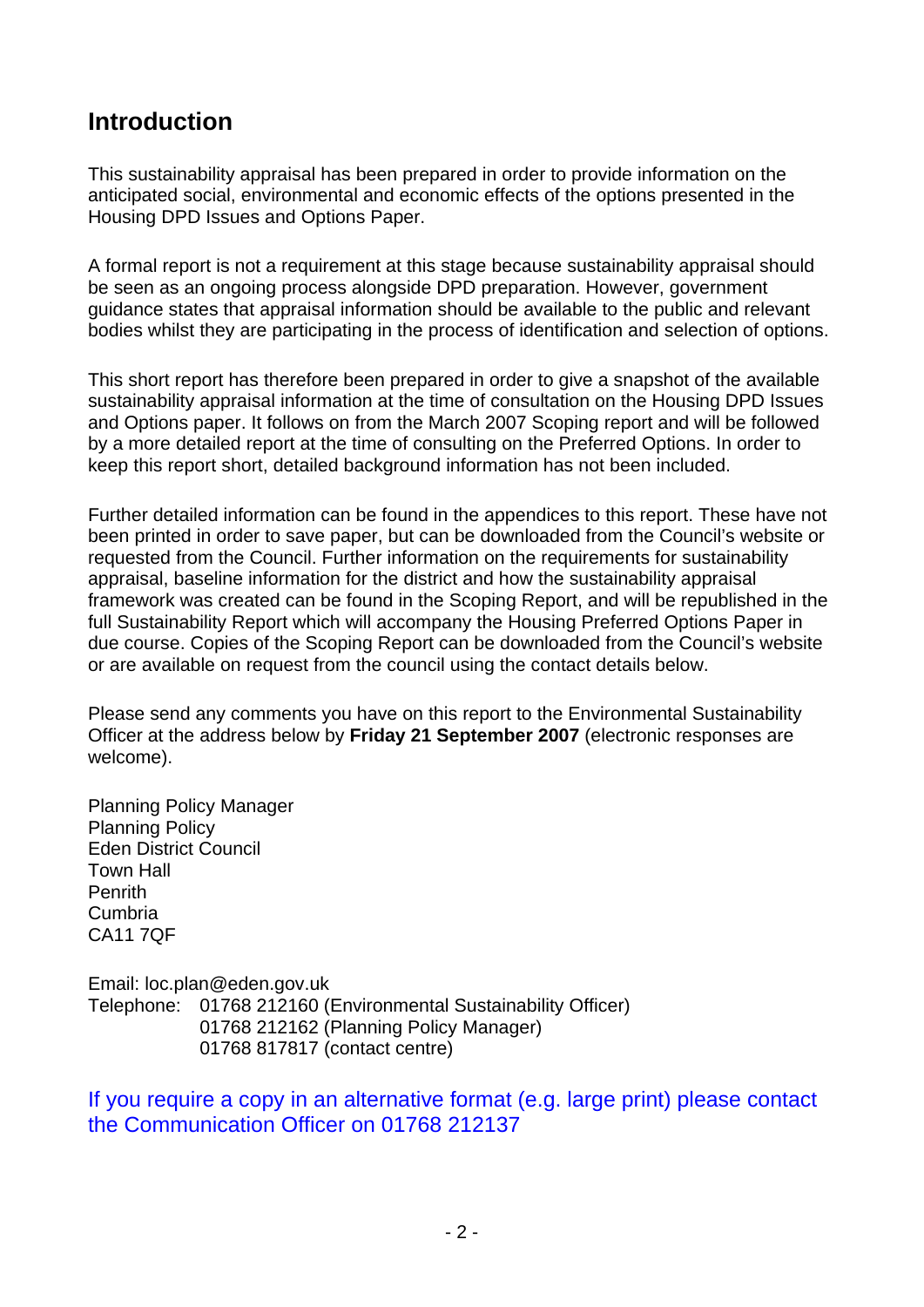# **Contents**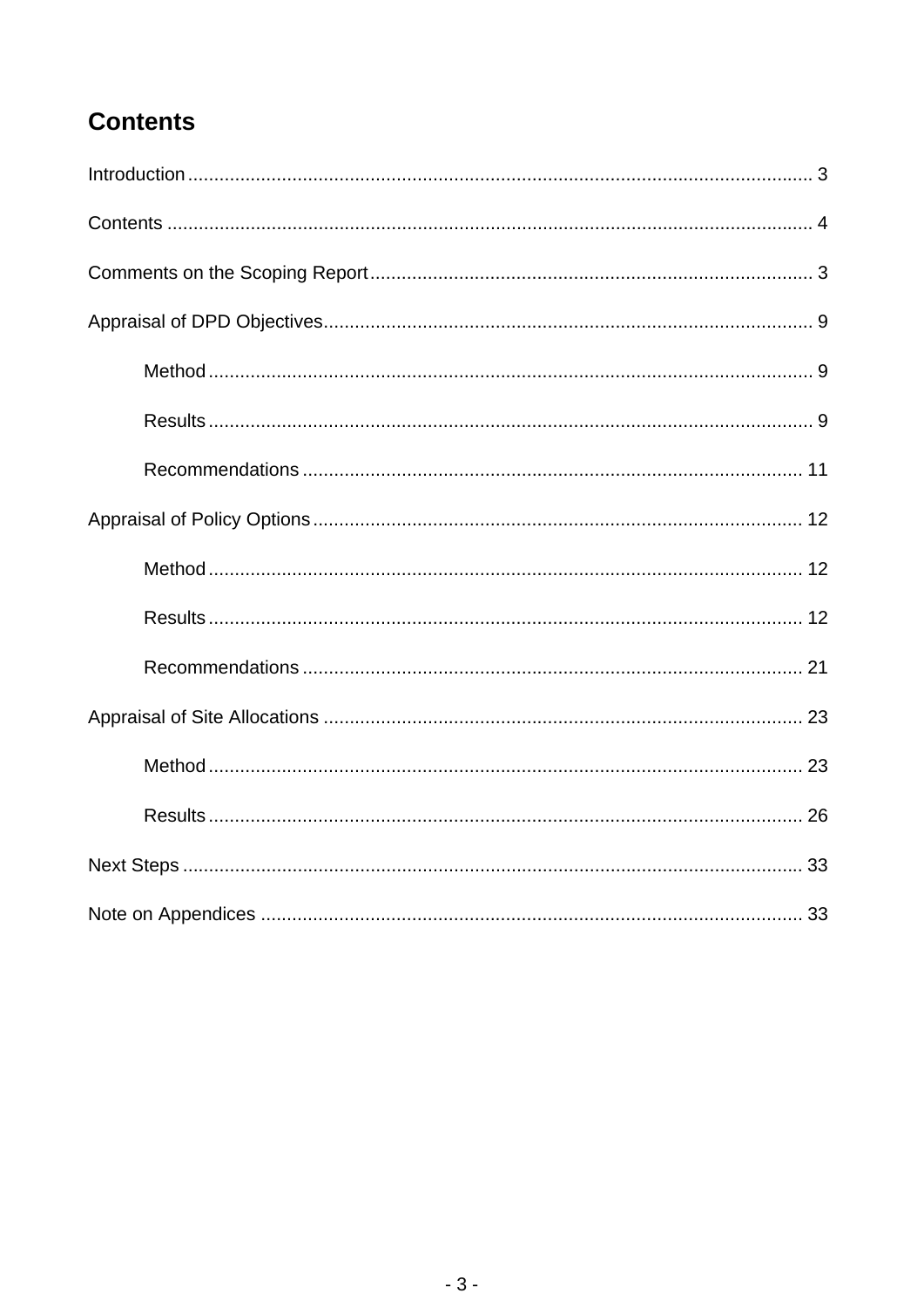# **Comments on the Scoping Report**

The March 2007 report was an updated version of the Core Strategy Scoping Report published in September 2005. In order to minimise repetitive consultation, this latest report was sent only to statutory consultees and the sustainability team at Cumbria County Council. It has since been published on Eden District Council's website.

The comments received and the response made to them are set out in the table below. Some comments received referred to the anticipated content of DPDs. These have been noted and passed to the officers concerned.

#### **Cumbria County Council**

| <b>Consultation Responses</b>                                                                                                    | <b>Sustainability Appraisal Response</b>                               |
|----------------------------------------------------------------------------------------------------------------------------------|------------------------------------------------------------------------|
| Suggest changing the term 'sub-<br>objectives' to something more<br>appropriate                                                  | Wording changed to "key considerations"                                |
| Support the approach to developing<br>sustainability criteria for appraising<br>housing sites                                    |                                                                        |
| Suggest cross-checking the list of<br>plans, policies and programmes<br>reviewed with that of the SEA for the<br>Wind Energy SPD | Some additional plans and policies to include in<br>review identified. |

#### **English Heritage**

| <b>Consultation Responses</b>                                                                 | <b>Sustainability Appraisal Response</b>                                                                                                                                                                                      |
|-----------------------------------------------------------------------------------------------|-------------------------------------------------------------------------------------------------------------------------------------------------------------------------------------------------------------------------------|
| The following documents should be<br>added to the Review of Relevant Plans<br>and Programmes: | While it is not possible for the review of plans<br>and programmes to be exhaustive, the majority<br>of the available suggested documents have now<br>been reviewed, as will be detailed in the updated<br><b>PPPSI</b> list. |
| European Landscape Convention;                                                                |                                                                                                                                                                                                                               |
| Planning (Listed Buildings and<br>Conservation Areas) Act 1990;                               |                                                                                                                                                                                                                               |
| Ancient Monuments and<br>Archaeological Areas Act 1979;                                       |                                                                                                                                                                                                                               |
| The Historic Environment: a Force for<br>Our Future (DCMS 2001);                              |                                                                                                                                                                                                                               |
| White Paper Heritage Protection for the<br>21 <sup>st</sup> Century 2007;                     |                                                                                                                                                                                                                               |
| <b>Regional Cultural Strategy;</b>                                                            |                                                                                                                                                                                                                               |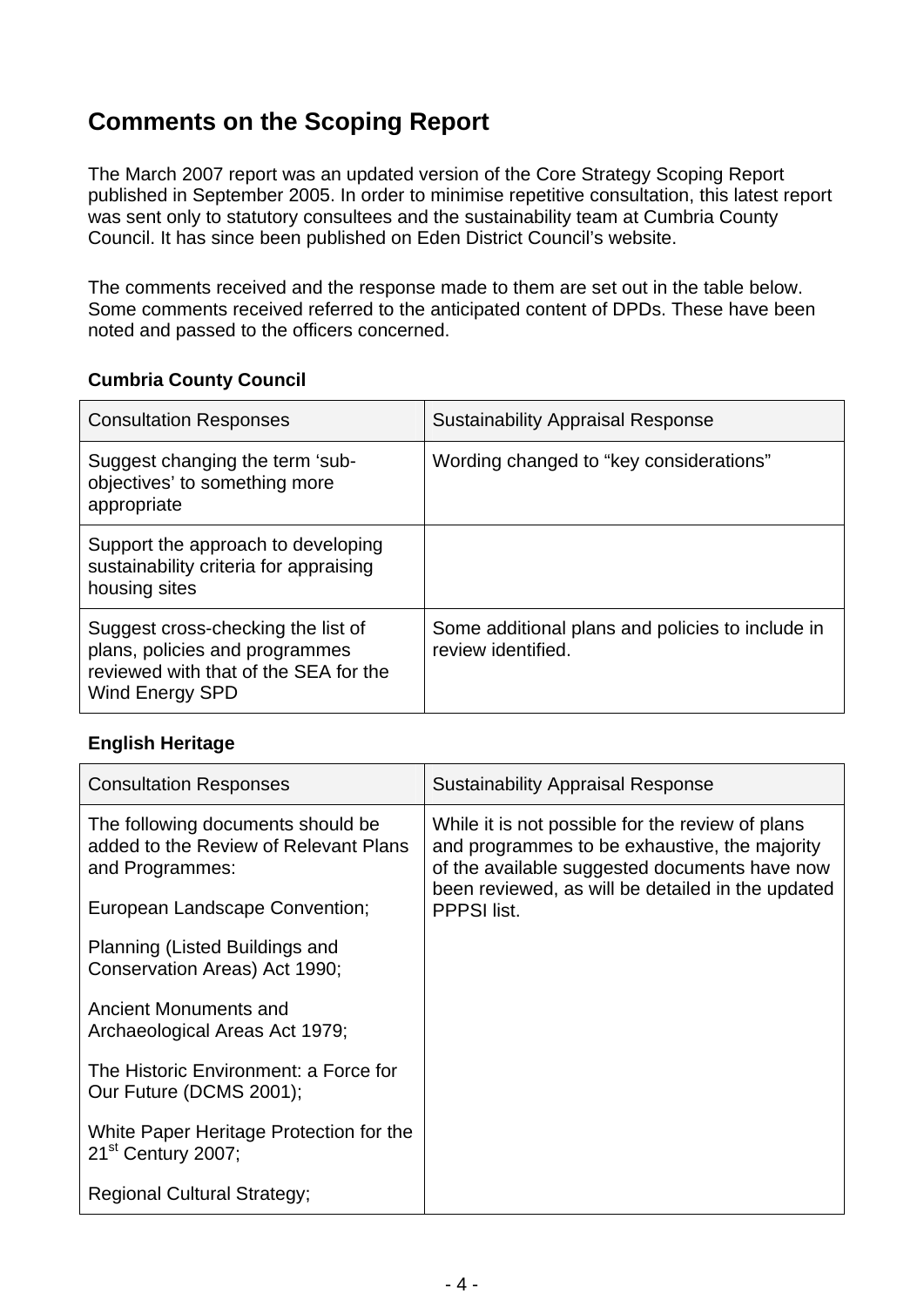| <b>Consultation Responses</b>                                                                                                                                      | <b>Sustainability Appraisal Response</b>                                                                                                                                                     |
|--------------------------------------------------------------------------------------------------------------------------------------------------------------------|----------------------------------------------------------------------------------------------------------------------------------------------------------------------------------------------|
| <b>Regional Tourism Strategy;</b>                                                                                                                                  |                                                                                                                                                                                              |
| Streets for All:                                                                                                                                                   |                                                                                                                                                                                              |
| LDNP Management Plan;                                                                                                                                              |                                                                                                                                                                                              |
| <b>AONB Management Plan;</b>                                                                                                                                       |                                                                                                                                                                                              |
| <b>Community Strategy;</b>                                                                                                                                         |                                                                                                                                                                                              |
| Cultural Strategy;                                                                                                                                                 |                                                                                                                                                                                              |
| Local Heritage Strategy;                                                                                                                                           |                                                                                                                                                                                              |
| <b>Conservation Area Character</b><br><b>Appraisals and Management Plans</b>                                                                                       |                                                                                                                                                                                              |
| Indicators should be extended beyond<br>merely recording the number of historic<br>assets, to include information on the<br>condition of the historic environment. | Historic Landscape Characterisation information<br>for Eden will be available from Cumbria County<br>Council late 2007. Countryside Quality Counts<br>also due to be released later in 2007. |
| Incorporate list of problems, issues and<br>opportunities developed by English<br>Heritage into the SA process                                                     | Issues identified will be incorporated into more<br>detailed baseline information presented in final<br>SA report                                                                            |
| Insert an additional historic<br>environment objective into the SA<br>framework.                                                                                   | Consider that historic environment adequately<br>covered by existing sustainability objective EN3<br>(built environment)                                                                     |
| Involve conservation and<br>archaeological staff of Eden and<br>Cumbria in the preparation of DPDs<br>and their assessment                                         | Relevant staff will be invited to SA workshops,<br>as appropriate                                                                                                                            |
| Additional comments on the lists of key<br>sustainability issues                                                                                                   | Some minor wording changes                                                                                                                                                                   |
| Comments on what the content of DC<br>Policies DPD should be                                                                                                       |                                                                                                                                                                                              |

## **Environment Agency**

| <b>Consultation Responses</b>                                                                 | <b>Sustainability Appraisal Response</b>                                                   |
|-----------------------------------------------------------------------------------------------|--------------------------------------------------------------------------------------------|
| The following documents should be<br>added to the Review of Relevant Plans<br>and Programmes: | All included, although awaiting 2007 update on<br>the Eden Catchment Flood Management Plan |
| River Basin Planning Framework for<br>the Solway Tweed River Basin District<br>(2006);        |                                                                                            |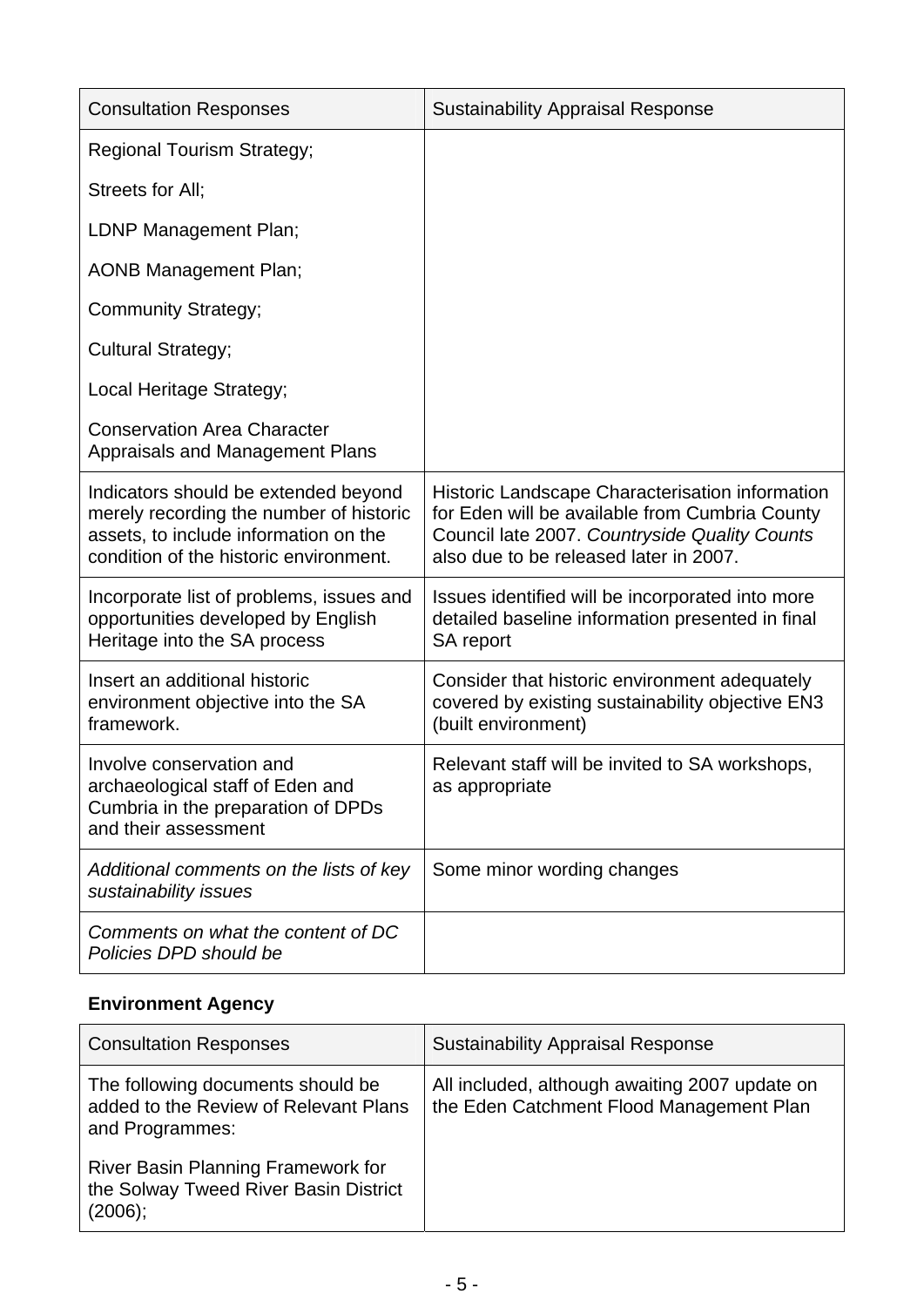| The Eden and Esk Catchment<br><b>Abstraction Management Strategy</b><br>(2006);<br>Eden Catchment Flood Management<br>Plan;<br><b>Eden Salmon Action Plan</b>                |                                                                                                                                                                                |
|------------------------------------------------------------------------------------------------------------------------------------------------------------------------------|--------------------------------------------------------------------------------------------------------------------------------------------------------------------------------|
| Climate change and flood risk should<br>be added to the list of Key Issues                                                                                                   | Climate change and flood risk will be included in<br>more detailed baseline in final SA report, and will<br>also be included in Key Issues table for future<br>scoping reports |
| Use the modified framework recently<br>circulated by Cumbria County Council.                                                                                                 | Revised framework used                                                                                                                                                         |
| Suggest additional modified wording for                                                                                                                                      | Changed to better reflect PPS25                                                                                                                                                |
| EN3,<br>NR <sub>2</sub> and<br>NR4                                                                                                                                           | An abridged version of the suggested wording<br>added to NR2.<br>Agree with principles, have amended NR1<br>regarding energy and consider NR2 already                          |
|                                                                                                                                                                              | covers water conservation                                                                                                                                                      |
| Site locations will potentially impact on<br>water quality, particularly if a<br>watercourse is present on site, or if<br>there are impacts during the<br>construction phase | Include presence of watercourses on site in list<br>of criteria to consider when appraising sites                                                                              |

# **Natural England**

| <b>Consultation Responses</b>                                                                                                                                               | <b>Sustainability Appraisal Response</b>                                                                                                                                                                       |
|-----------------------------------------------------------------------------------------------------------------------------------------------------------------------------|----------------------------------------------------------------------------------------------------------------------------------------------------------------------------------------------------------------|
| Attention drawn to amended Habitats<br>Regulations                                                                                                                          | Include reference to work on Habitats<br>Regulations Assessment in final SA report                                                                                                                             |
| There is a new duty for Local<br>Authorities to have regard to the<br>purpose of conserving biodiversity -<br>EDC may wish to make this obligation<br>clearer within SA     | Include duty to have regard to biodiversity in list<br>of key messages.                                                                                                                                        |
| The following documents could add key<br>messages and be added to the Review<br>of Relevant Plans and Programmes:<br>PPS7 Sustainable Development in<br><b>Rural Areas;</b> | While it is not possible for the review of plans<br>and programmes to be exhaustive, the majority<br>of the available suggested documents have now<br>been reviewed, as detailed in the updated<br>PPPSI list. |
| <b>PPS9 Biodiversity and Geological</b>                                                                                                                                     |                                                                                                                                                                                                                |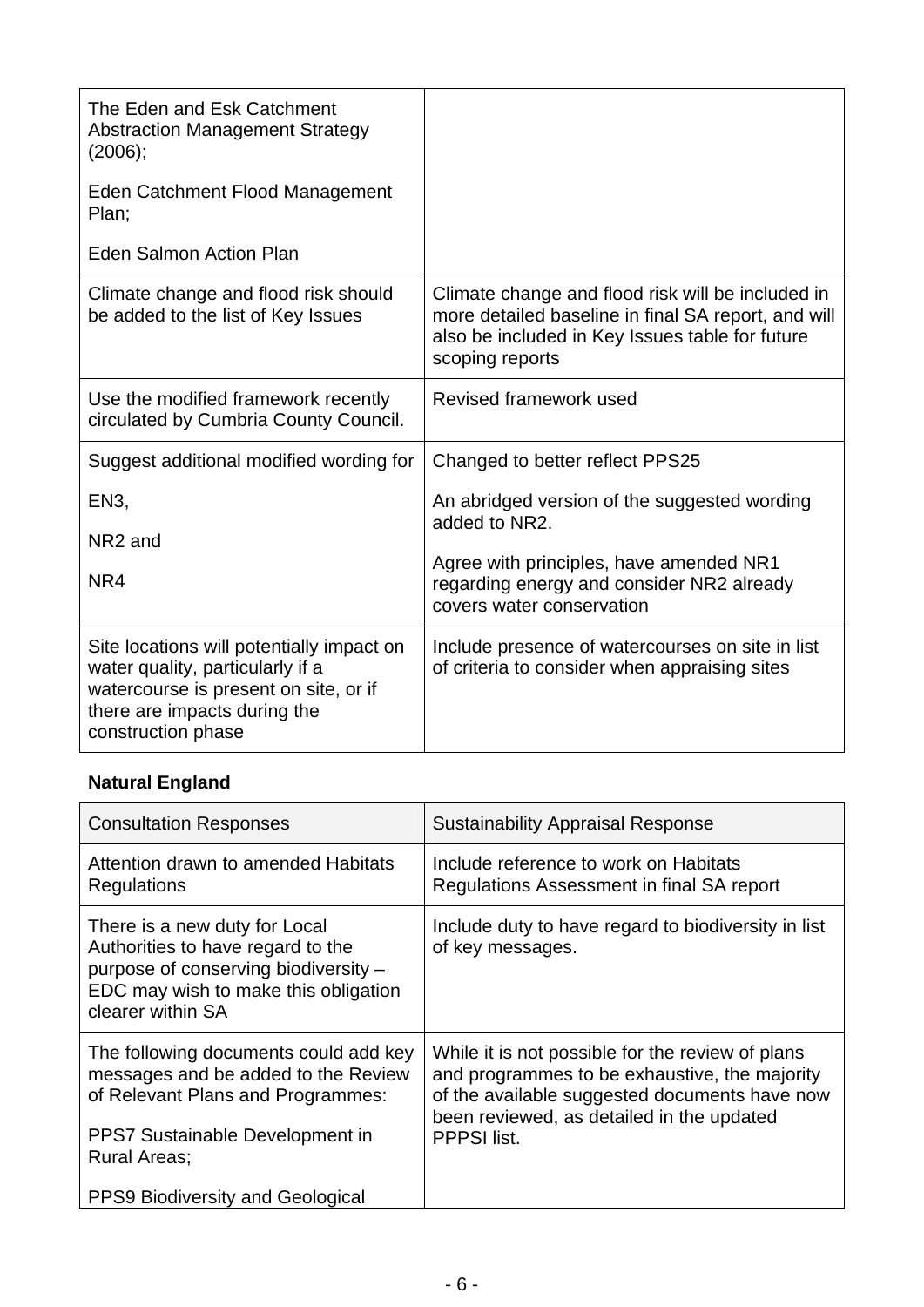| Conservation;                                                                                                                                                  |                                                                                                                               |
|----------------------------------------------------------------------------------------------------------------------------------------------------------------|-------------------------------------------------------------------------------------------------------------------------------|
| PPG17 Planning for Open Space;                                                                                                                                 |                                                                                                                               |
| <b>Environmental Quality in Spatial</b><br>Planning – Incorporating the natural<br>built and historic environment and rural<br>issues in plans and strategies; |                                                                                                                               |
| <b>Accessible Natural Green Space</b><br><b>Standards in Towns and Cities;</b>                                                                                 |                                                                                                                               |
| Rising to the Challenge: A Climate<br>Change Action Plan for England's<br><b>Northwest</b>                                                                     |                                                                                                                               |
| Sources of baseline info                                                                                                                                       | Gratefully noted                                                                                                              |
| Additional sustainability issues<br>suggested                                                                                                                  | Issues considered during sustainability appraisal<br>where appropriate                                                        |
| Explore the potential for including an<br>indicator for protected species                                                                                      | Awaiting work on biodiversity evidence base for<br>Cumbria.                                                                   |
| Include an indicator for monitoring<br>whether development is locally<br>distinctive                                                                           | Not considered feasible at present. Will be<br>reconsidered during preparation of Development<br><b>Control Policies DPD.</b> |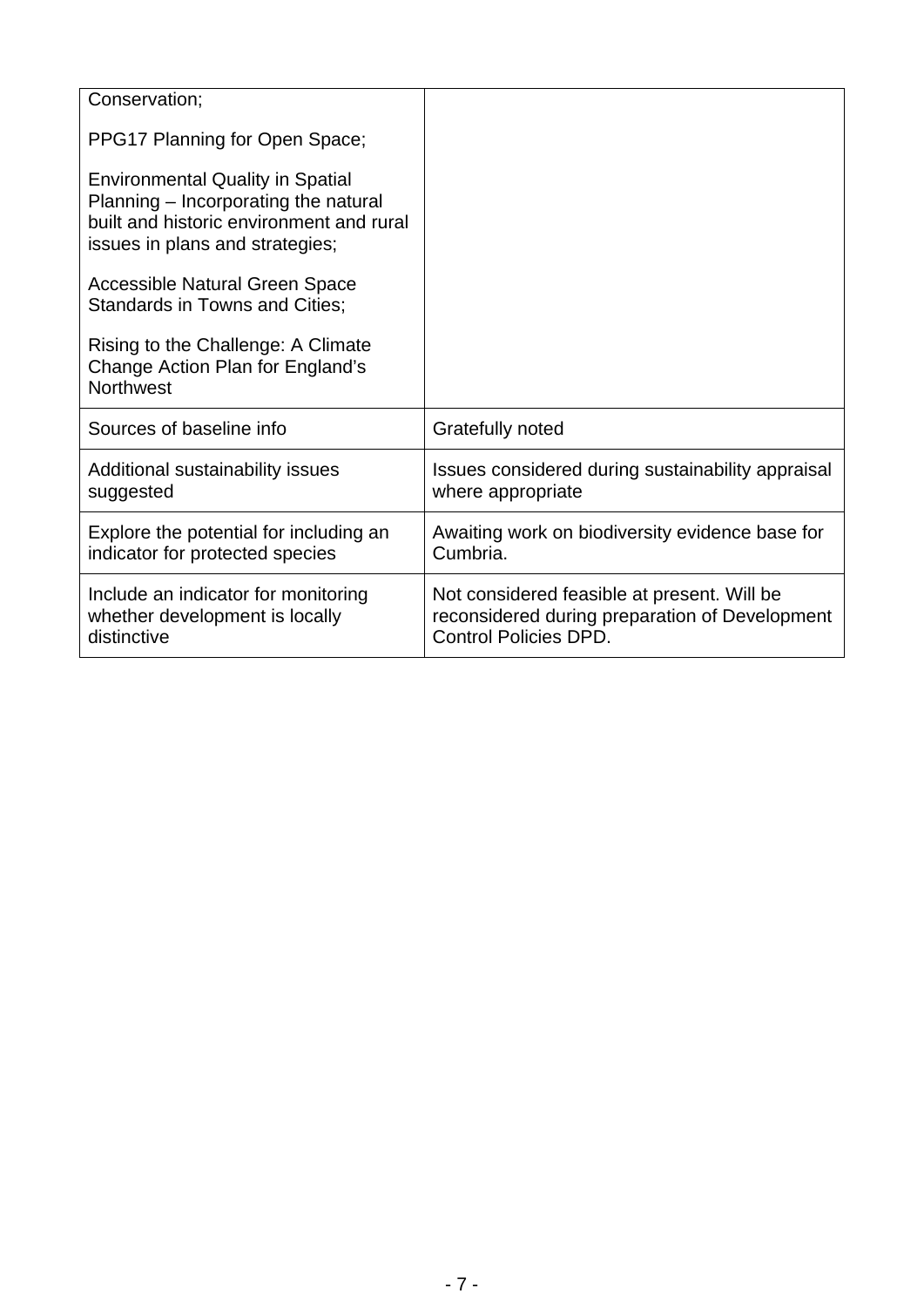# **Appraisal of DPD Objectives**

## **Method**

A set of draft DPD objectives were tested against the sustainability appraisal framework (see Appendix A) at a small workshop comprising planning and housing officers on 18<sup>th</sup> June 2007.

The officers present were:

Chris Hoban, Local Plans Officer Roger Hopcraft, Planning Policy Manager Fiona Moss, Environmental Sustainability Officer Anne Rogers, Acting Principal E.H.O. Housing

The draft objectives appraised were:

- 1. To provide affordable housing and meet local housing need
- 2. To provide everyone with a decent home
- 3. To create and maintain balanced communities
- 4. To provide housing that is accessible to local services and jobs

### **Results**

The results of the objectives appraisal can be found in figure 1 (overleaf). In summary, all the objectives scored positively overall, particularly against social and economic objectives. The lowest scores were against the environmental and resources sustainability objectives. A full results table including commentary is located in **Appendix B.** The results use the symbols below:

#### **Scoring System**

- + + Move significantly towards sustainability objective
- + Move marginally towards sustainability objective
- 0 Neutral effects (may include both positive and negative effects balancing out)
- Move marginally away from sustainability objective
- - Move significantly away from sustainability objective
- ? Uncertain effects
- X No relationship

#### **Summary Symbols**

a mixture of  $+$  and  $-$ , or mostly 0 or X

 $\frac{1}{\frac{1}{\sqrt{1+\frac{1}{\sqrt{1+\frac{1}{\sqrt{1+\frac{1}{\sqrt{1+\frac{1}{\sqrt{1+\frac{1}{\sqrt{1+\frac{1}{\sqrt{1+\frac{1}{\sqrt{1+\frac{1}{\sqrt{1+\frac{1}{\sqrt{1+\frac{1}{\sqrt{1+\frac{1}{\sqrt{1+\frac{1}{\sqrt{1+\frac{1}{\sqrt{1+\frac{1}{\sqrt{1+\frac{1}{\sqrt{1+\frac{1}{\sqrt{1+\frac{1}{\sqrt{1+\frac{1}{\sqrt{1+\frac{1}{\sqrt{1+\frac{1}{\sqrt{1+\frac{1}{\sqrt{1+\frac{1}{\sqrt{1+\frac{1}{\sqrt{$ mostly - or - -

**?** overall effects uncertain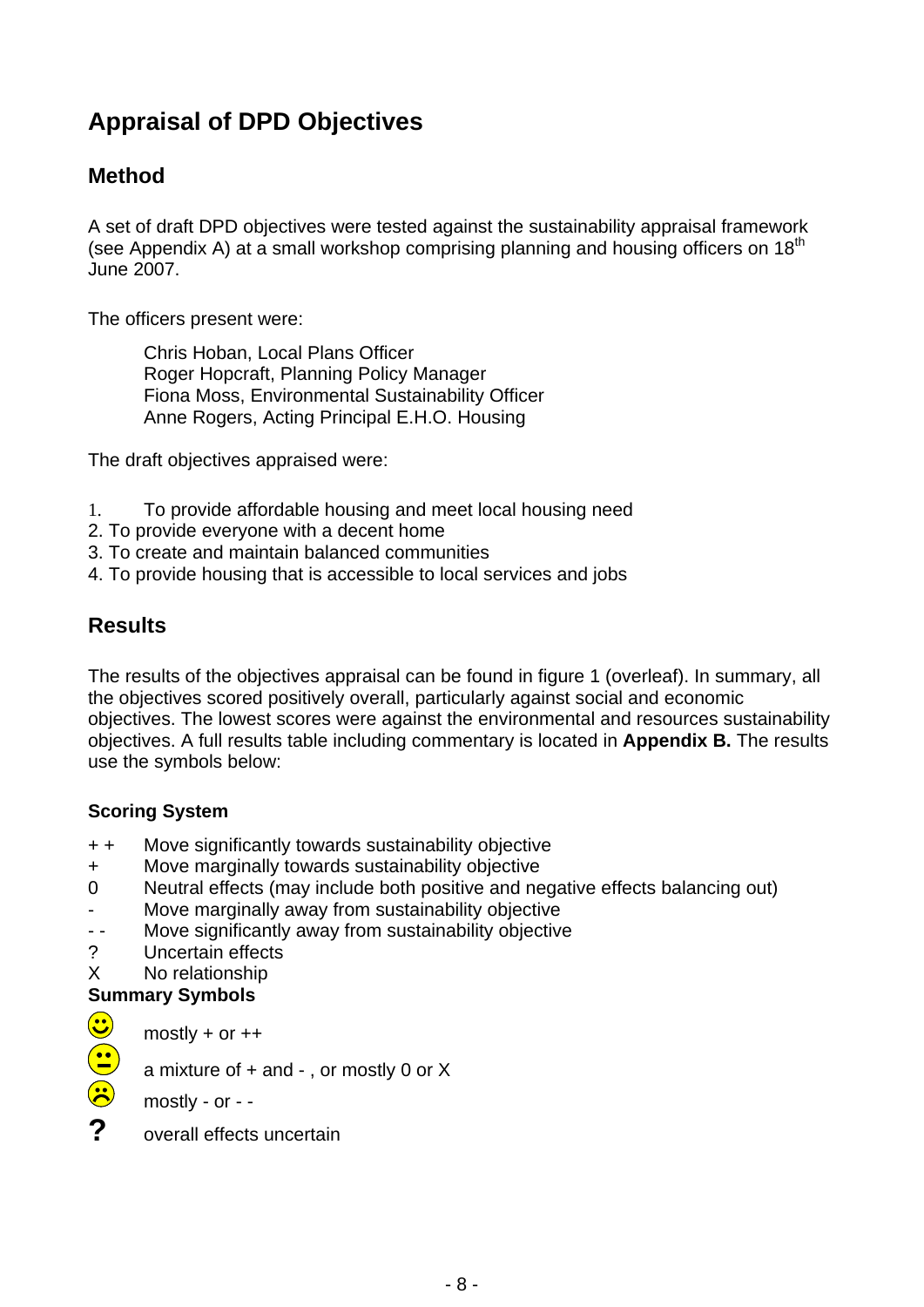| <b>Sustainability Objective</b>       |                                                                                     | <b>Housing DPD Objective</b>                                                                  |                                                                      |                                                            |                                                                                          |
|---------------------------------------|-------------------------------------------------------------------------------------|-----------------------------------------------------------------------------------------------|----------------------------------------------------------------------|------------------------------------------------------------|------------------------------------------------------------------------------------------|
|                                       |                                                                                     | 1. T <sub>O</sub><br>provide<br>affordable<br>housing<br>and meet<br>local<br>housing<br>need | 2. T <sub>O</sub><br>provide<br>everyone<br>with a<br>decent<br>home | 3. To create<br>and<br>maintain<br>balanced<br>communities | 4. To<br>provide<br>housing<br>that is<br>accessible<br>to local<br>services<br>and jobs |
| <b>Social</b>                         | 1. To increase the level of                                                         | $\ddot{}$                                                                                     | $\ddot{}$                                                            | $++$                                                       | $++$                                                                                     |
| <b>Objectives</b>                     | participation in democratic<br>processes                                            |                                                                                               |                                                                      |                                                            |                                                                                          |
|                                       | 2. To improve access to services,<br>facilities, the countryside and open<br>spaces | $\ddot{}$                                                                                     | $\ddot{}$                                                            | $\ddot{}$                                                  | $++$                                                                                     |
|                                       | 3. To provide everyone with a<br>decent home                                        | $++$                                                                                          | $++$                                                                 | $++$                                                       | ÷                                                                                        |
|                                       | 4. To improve the level of skills,<br>education and training                        | $++$                                                                                          | $++$                                                                 | $\ddot{}$                                                  | $++$                                                                                     |
|                                       | 5. To improve the health and sense<br>of well-being of people                       | $++$                                                                                          | $+ +$                                                                | $++$                                                       | $++$                                                                                     |
|                                       | 6. To create vibrant, active,<br>inclusive and open-minded                          | $++$                                                                                          | $++$                                                                 | $++$                                                       | $++$                                                                                     |
|                                       | communities with a strong sense of<br>local history                                 |                                                                                               |                                                                      |                                                            |                                                                                          |
| Environmental                         | 7. To protect and enhance                                                           |                                                                                               |                                                                      | $\overline{X}$                                             | $+$                                                                                      |
| <b>Objectives</b>                     | biodiversity<br>8. To preserve, enhance and                                         | $+$                                                                                           | $\pm$                                                                | $+$                                                        | $\overline{0}$                                                                           |
|                                       | manage landscape quality and<br>character for future generations                    |                                                                                               |                                                                      |                                                            |                                                                                          |
|                                       | 9. To improve the quality of the<br>built environment                               | $+$                                                                                           | $++$                                                                 | $+$                                                        | $\boldsymbol{\mathsf{X}}$                                                                |
| <b>Resources</b><br><b>Objectives</b> | 10. To improve local air quality and<br>reduce greenhouse gas emissions             | $+$                                                                                           | $+$                                                                  | $\overline{?}$                                             | $^{++}$                                                                                  |
|                                       | 11. To improve water quality and<br>water resources                                 | $\overline{\mathcal{E}}$                                                                      | $\overline{?}$                                                       | $\mathsf{X}$                                               | $\sf X$                                                                                  |
|                                       | 12. To restore and protect land and<br>soil                                         | $\overline{\mathcal{L}}$                                                                      | $\overline{?}$                                                       | $\mathsf{X}$                                               | $\pm$                                                                                    |
|                                       | 13. To manage mineral resources<br>sustainably and minimise waste                   | $+$                                                                                           | $+$                                                                  | $\overline{X}$                                             | $\sf X$                                                                                  |
| Economic                              | 14. To retain existing jobs and                                                     | $++$                                                                                          | $+$                                                                  | $+$                                                        | $\ddot{}$                                                                                |
| <b>Objectives</b>                     | create new employment<br>opportunities                                              |                                                                                               |                                                                      |                                                            |                                                                                          |
|                                       | 15. To improve access to jobs                                                       | $++$                                                                                          | $+$                                                                  | $+$                                                        | $++$                                                                                     |
|                                       | 16. To diversify and strengthen the<br>local economy                                | $++$                                                                                          | $+$                                                                  | $++$                                                       | $++$                                                                                     |
| <b>Summary</b>                        |                                                                                     |                                                                                               |                                                                      |                                                            |                                                                                          |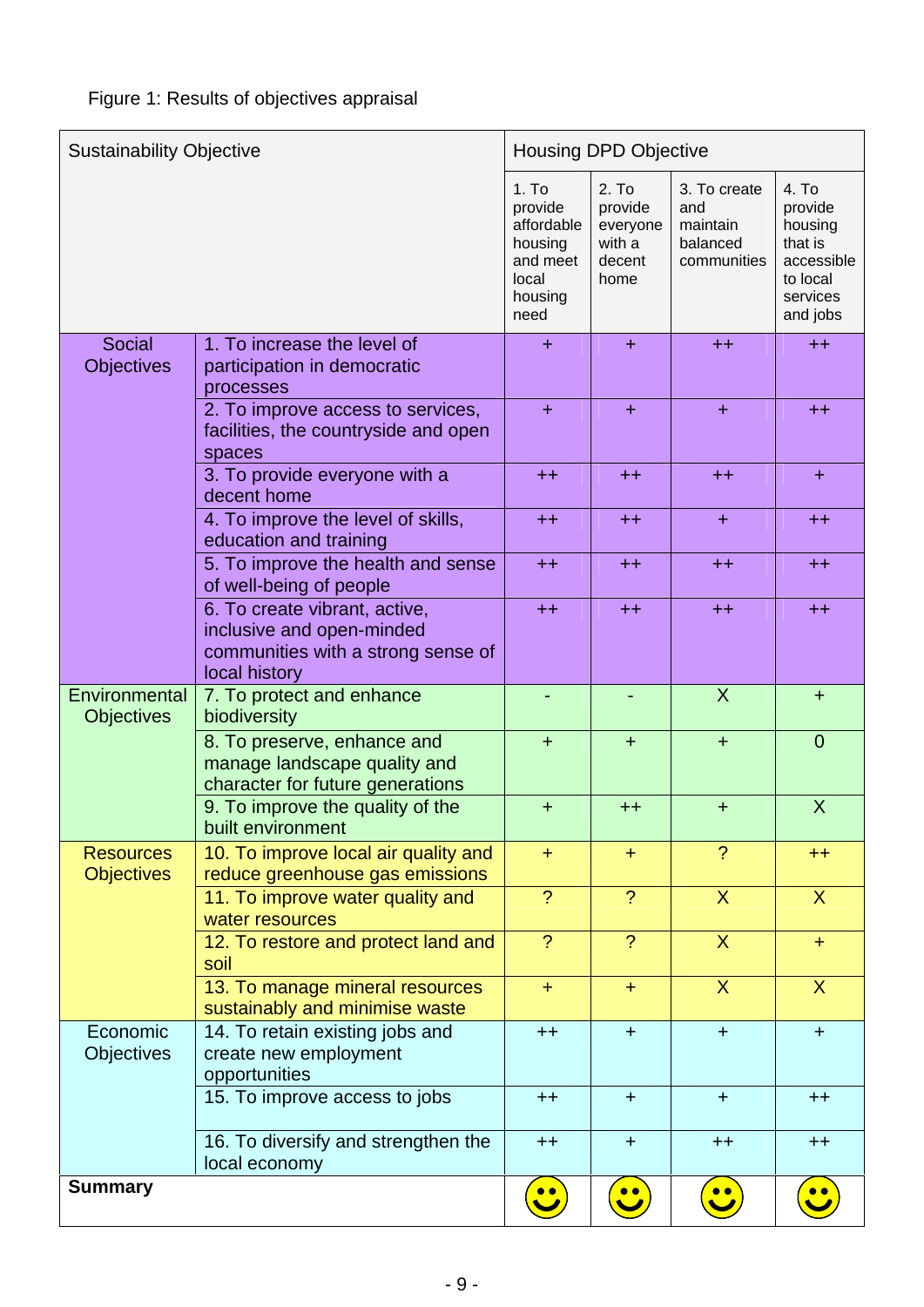# **Recommendations**

There were two potential improvements suggested by the sustainability appraisal:

| <b>Recommendation</b>                                                                                                 | Reason                                                                                                                                                                                                                                                                                                                                                                                                                                                                                                        |
|-----------------------------------------------------------------------------------------------------------------------|---------------------------------------------------------------------------------------------------------------------------------------------------------------------------------------------------------------------------------------------------------------------------------------------------------------------------------------------------------------------------------------------------------------------------------------------------------------------------------------------------------------|
| Use the phrase "good quality"<br>affordable housing" in objective<br>1.                                               | Whilst affordable housing built with public money is<br>required to meet high standards, making this explicit<br>within policy would be helpful as an increasing amount<br>of affordable housing is expected to be provided by the<br>private sector.                                                                                                                                                                                                                                                         |
| Amend objectives to reflect the<br>importance of housing to<br>achieving environmental<br>sustainability aspirations. | Whilst the principal focus of this DPD is providing<br>housing, it would nonetheless be appropriate to do this<br>in a sustainable manner and consideration should be<br>given to including this within the objectives. Although<br>new affordable housing is generally of good<br>environmental quality, making this explicit within<br>objectives may assist with ensuring affordable housing<br>provided by the private sector meets similar standards<br>to that provided by Registered Social Landlords. |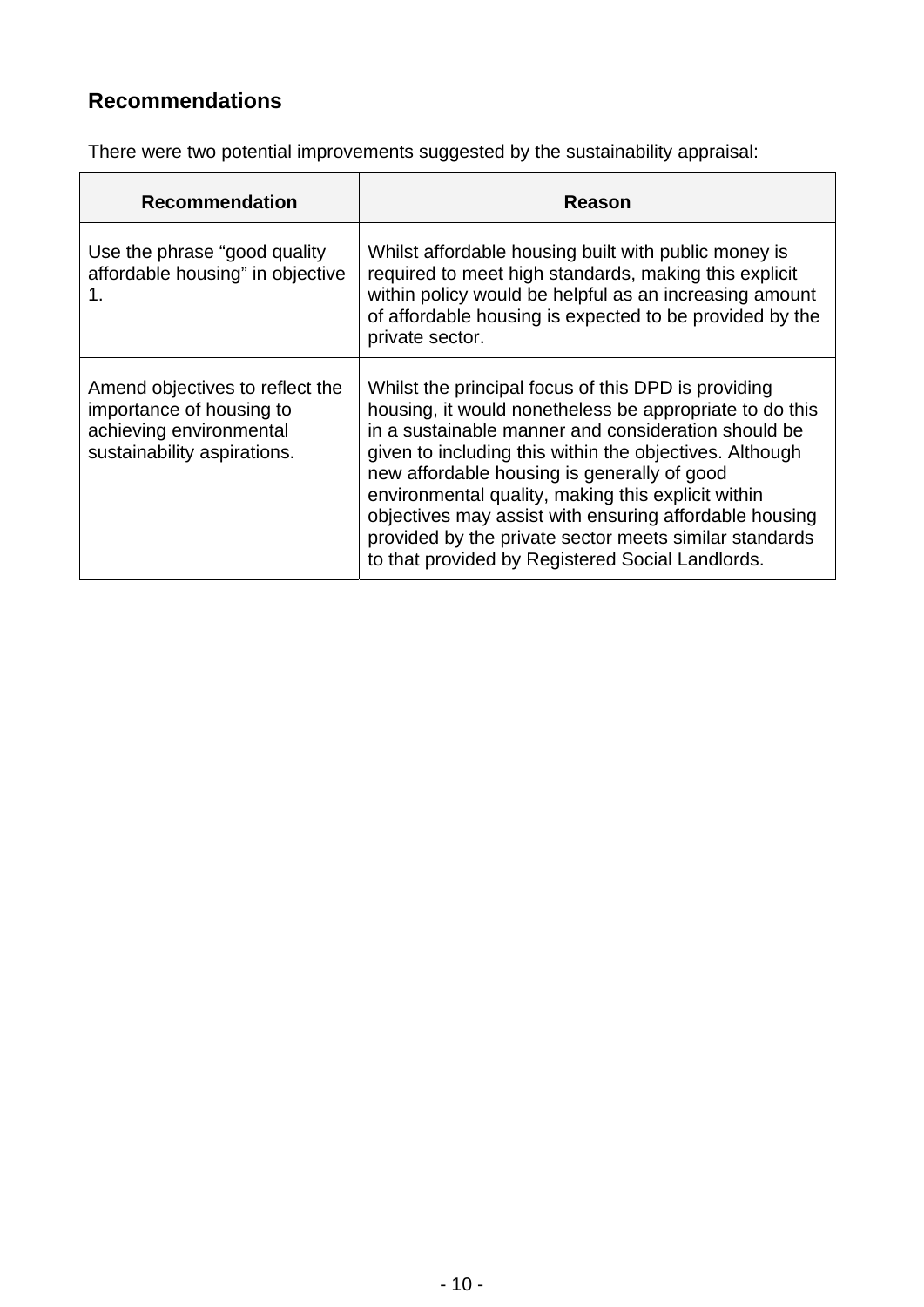# **Appraisal of Policy Options**

## **Method**

The policy options were mostly appraised in a workshop setting by the same officers who appraised the objectives. Whilst there was not time for detailed completion of all matrices in the initial workshop, the impacts of all the alternatives were thoroughly discussed, allowing the remaining matrices to be completed by the sustainability officer and then further discussed at a second workshop. The results are summarised below; full results can be found in **Appendix C.** The questions are not in every case exactly the same as those in the published Issues and Options paper. This is because sustainability appraisal is an iterative process, which takes place as the policy options evolve.

### **Results**

#### **Question 1:**

This question was the proposed objectives, discussed above.

#### **Question 2:**

This question was not appraised because very similar questions have been appraised as part of the Core Strategy sustainability appraisal. Sustainability of the Core Strategy Preferred Option MSC2b, which was a less detailed version of this question, found that it scored well against social, economic and environmental objectives.

#### **Question 3:**

Should the percentages for housing provision in the different settlements be shown as band widths rather than specific figures?

A. Yes

B. No, there should be single targets

| A                                                                         |           | <b>Comments</b>                                                                                                                                                                                                                            |
|---------------------------------------------------------------------------|-----------|--------------------------------------------------------------------------------------------------------------------------------------------------------------------------------------------------------------------------------------------|
| $\left(\begin{array}{c} \bullet \\ \bullet \\ \bullet \end{array}\right)$ | <b>6.</b> | $\mid$ Greater flexibility is thought to provide various benefits, and, assuming<br>overall provision is not skewed significantly towards or away from the larger<br>settlements for more than a few years at a time, no negative impacts. |

#### **Question 4:**

Should the size of individual developments in Local Service Centres continue to be limited in order to allow development to be spread across the district each year? (If proposals are for developments greater than the threshold this limit could be achieved through phasing)

- A. Yes
- B. No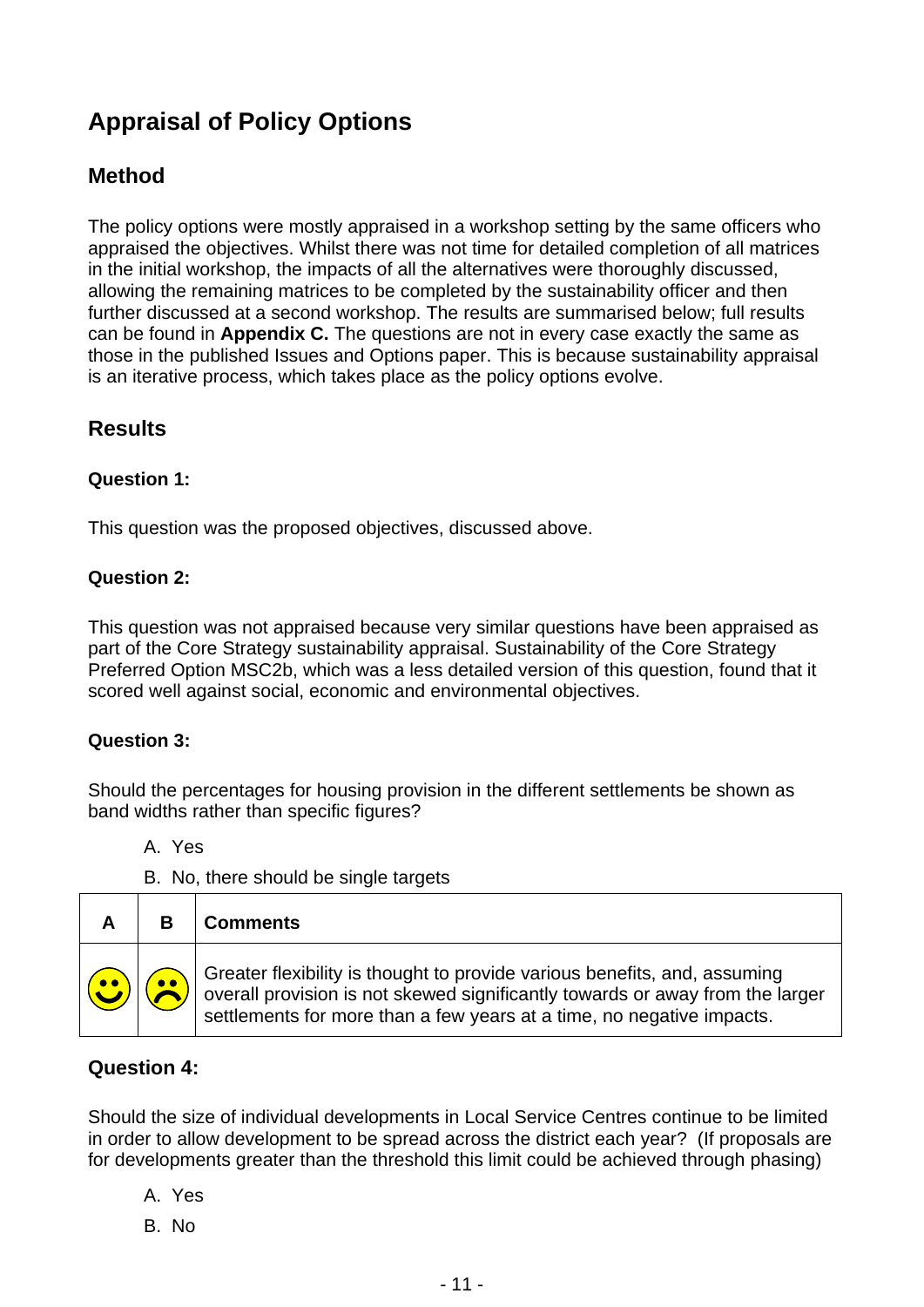|           |                  | <b>Comments</b>                                                                                                                                                                                                                                                                              |
|-----------|------------------|----------------------------------------------------------------------------------------------------------------------------------------------------------------------------------------------------------------------------------------------------------------------------------------------|
| $\bullet$ | $\bullet\bullet$ | The main issues identified during discussion were the benefits of flexibility<br>versus a need to protect the character of smaller settlements. Both options<br>score a few slight positive and negative scores, but option B (a more<br>flexible approach) scores slightly more positively. |

### **Question 5:**

Should a more flexible and tiered approach to the affordable housing requirement be adopted that would allow different percentages of social rented housing and intermediate housing to be specified in order to meet affordable housing requirements in different parts of the district?

A. Yes

B. No

|           | <b>Comments</b>                                                                                                                                                                                                                                                                                                                                                                                                                                                   |
|-----------|-------------------------------------------------------------------------------------------------------------------------------------------------------------------------------------------------------------------------------------------------------------------------------------------------------------------------------------------------------------------------------------------------------------------------------------------------------------------|
| $\bullet$ | A more flexible approach is felt to deliver numerous positive sustainability<br>benefits, some of them significant. No positive scores were awarded to the<br>more rigid approach, because, although there were acknowledged to be<br>potential benefits to having a consistent level of affordable housing<br>expected, the balance of opinion in the workshop was that current policies<br>have not delivered affordable housing in the way that was envisaged. |

#### **Question 6:**

Should we allow off-site provision of affordable housing? (tick all that apply):

- A. For developers of small sites?
- B. To enable cross subsidy from parts of Eden that currently have lower proportions identified affordable housing need (and may in fact require market housing)?
- C. Not at all?

|  |           | <b>Comments</b>                                                                                                                                                                                                                                                                                                             |
|--|-----------|-----------------------------------------------------------------------------------------------------------------------------------------------------------------------------------------------------------------------------------------------------------------------------------------------------------------------------|
|  | $\bullet$ | It was felt that on-site provision of affordable housing remains the<br>best option in most circumstances. However, if there are<br>circumstances which make this inappropriate, some flexibility may<br>be helpful. It is on this basis that positive scores have been awarded<br>and option B has scored most positively. |

#### **Question 7:**

Should the Council allocate sites as being suitable solely for providing affordable housing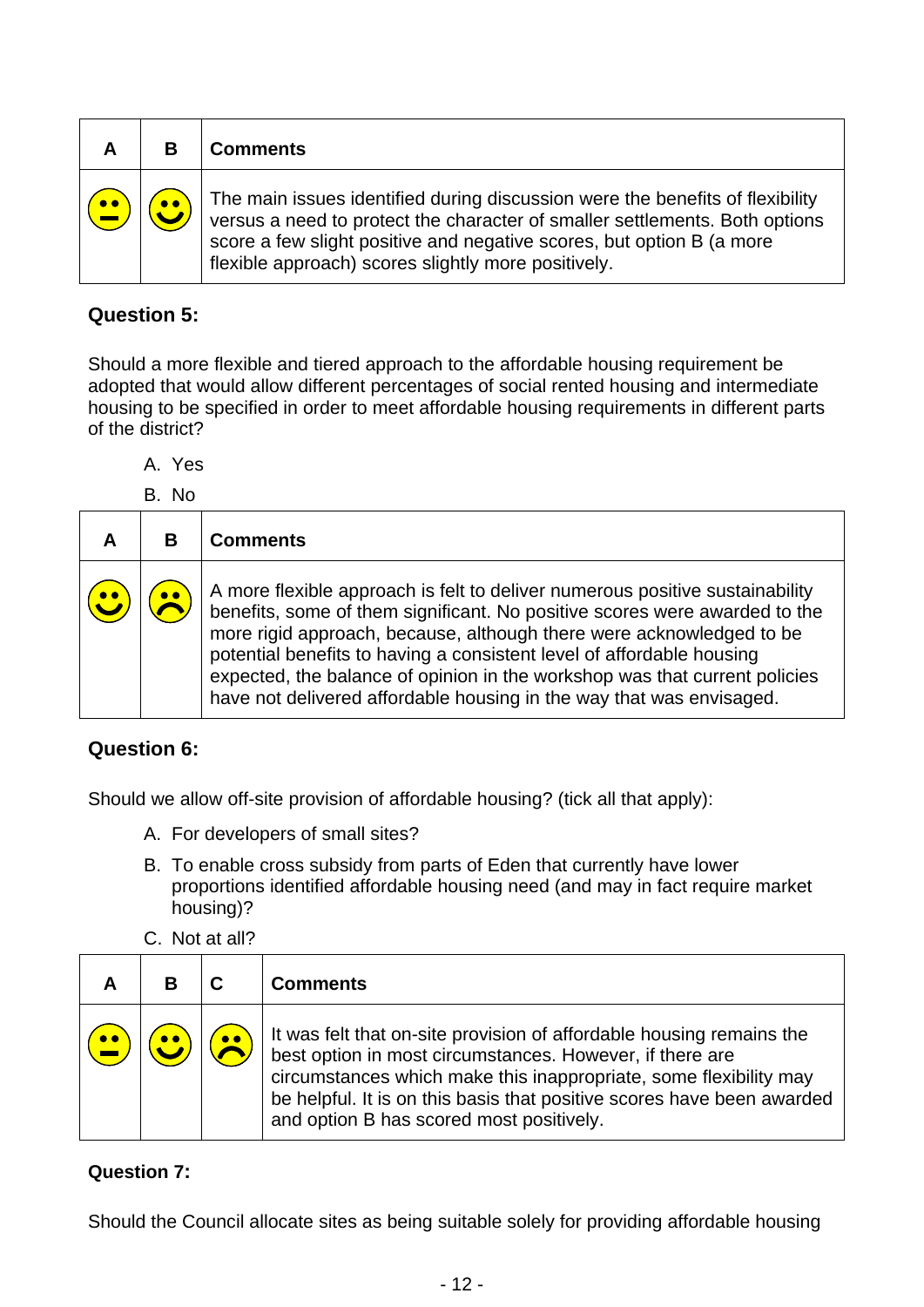development?

A. Yes

B. No

| в | <b>Comments</b>                                                                                                                                                                                                                                                                                                                                                                                                                                                                                                                                                                                                                                                                                                                                                                                              |
|---|--------------------------------------------------------------------------------------------------------------------------------------------------------------------------------------------------------------------------------------------------------------------------------------------------------------------------------------------------------------------------------------------------------------------------------------------------------------------------------------------------------------------------------------------------------------------------------------------------------------------------------------------------------------------------------------------------------------------------------------------------------------------------------------------------------------|
|   | Allocating "rural exception sites" would be intended to facilitate affordable<br>housing in the most rural communities. Such affordable housing is already<br>permitted under other policies although very little has been built. Opinions<br>differ as to whether the policy would be successful in this regard and therefore<br>it is difficult to predict its impacts on housing provision and related objectives.<br>Other impacts of the policy come from the pros and cons of allocating sites<br>compared with relying on applications coming forward. The latter may mean a<br>greater number of brownfield windfall sites, but in rural areas there are very<br>few of these and allocating sites may lead to benefits through the ability to<br>select sites with the lowest environmental impact. |

### **Question 8:**

Should the Council provide price ranges for different types of housing for sale that would be deemed to be affordable rather than the fixed multiples of individual and household earnings as is currently the case?

A. Yes

| B. No |                                                                                                                                                                                                                                                                                                                                                                                                                                           |
|-------|-------------------------------------------------------------------------------------------------------------------------------------------------------------------------------------------------------------------------------------------------------------------------------------------------------------------------------------------------------------------------------------------------------------------------------------------|
| B     | <b>Comments</b>                                                                                                                                                                                                                                                                                                                                                                                                                           |
|       | This is a fairly technical question, which does not relate directly to many of<br>the criteria. However, option A scored a couple of significantly positive<br>scores while option B scored some significantly negative scores. This is<br>because the current rigid approach encourages developers to provide only<br>flats for affordable housing; setting prices for different types of houses may<br>encourage more varied provision. |

#### **Question 9:**

Should an indication of the household size, type and tenure be given for all sites that are allocated? (Tick all that apply)

- A. Size
- B. Type
- C. Tenure

D. None at all [Option D added to ensure all reasonable alternatives appraised.]

|--|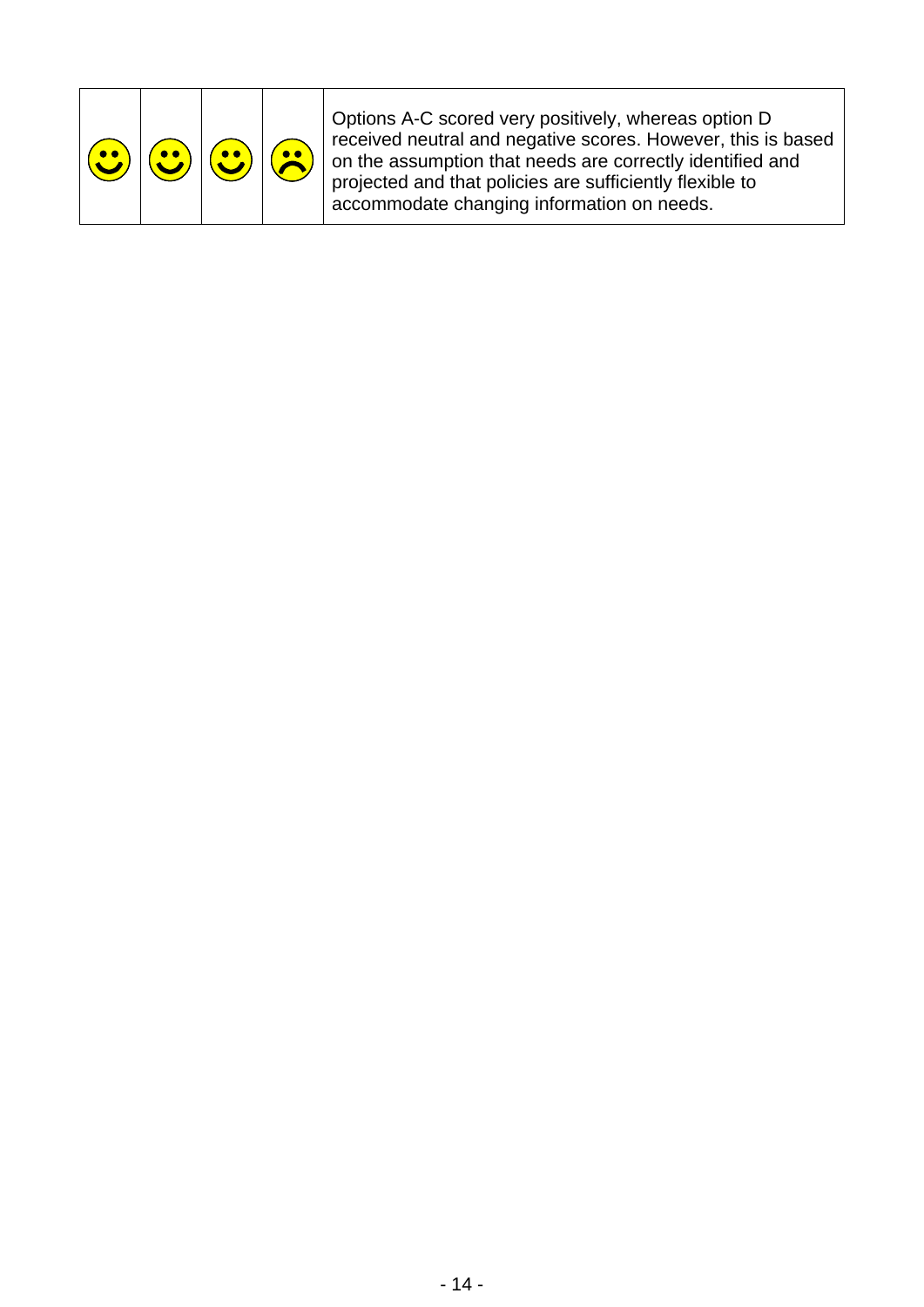#### **Question 10:**

Would you support a viability test, in principle, for assessing the proportion of affordable housing that should be provided on individual sites? (when proposing a lower figure than stated in the housing policies)

A. Yes

B. No

|           | <b>Comments</b>                                                                                                                                                                                                                                                                                                                                                                            |
|-----------|--------------------------------------------------------------------------------------------------------------------------------------------------------------------------------------------------------------------------------------------------------------------------------------------------------------------------------------------------------------------------------------------|
| $\bullet$ | There are some concerns raised by the prospect of a viability test which<br>have to be addressed. However, on the whole a viability test is felt to have<br>positive impacts through enabling more housing to be provided. Whilst this<br>may not result in the ideal housing balance, experience suggests that the<br>current approach of strict quotas is not serving the district well. |

#### **Question 11:**

Should the Council support the use of the following in order to provide affordable housing in Eden? (tick all that apply)

- A. Community Land Trusts
- B. Coat Tailing (see Housing Issues and Options Paper for explanation)
- C. Other [Open option can't be appraised]
- D. Neither (i.e. Affordable housing should be provided solely by conventional routes)

| R | Comments                                                                                                                                                                                                                                                       |
|---|----------------------------------------------------------------------------------------------------------------------------------------------------------------------------------------------------------------------------------------------------------------|
|   | Options A and B are likely to increase the amount of affordable<br>housing available to local people in the most rural communities, and<br>therefore scored positively against social and economic objectives<br>through helping to sustain these communities. |

#### **Question 12:**

Do you think that the Council should consider the conversion of holiday accommodation to provide affordable housing:

- A. In Key Service Centres only?
- B. In Key Service Centres and Local Service Centres only?
- C. In any village with an identified need for affordable housing?
- D. Holiday accommodation should not be converted into affordable housing.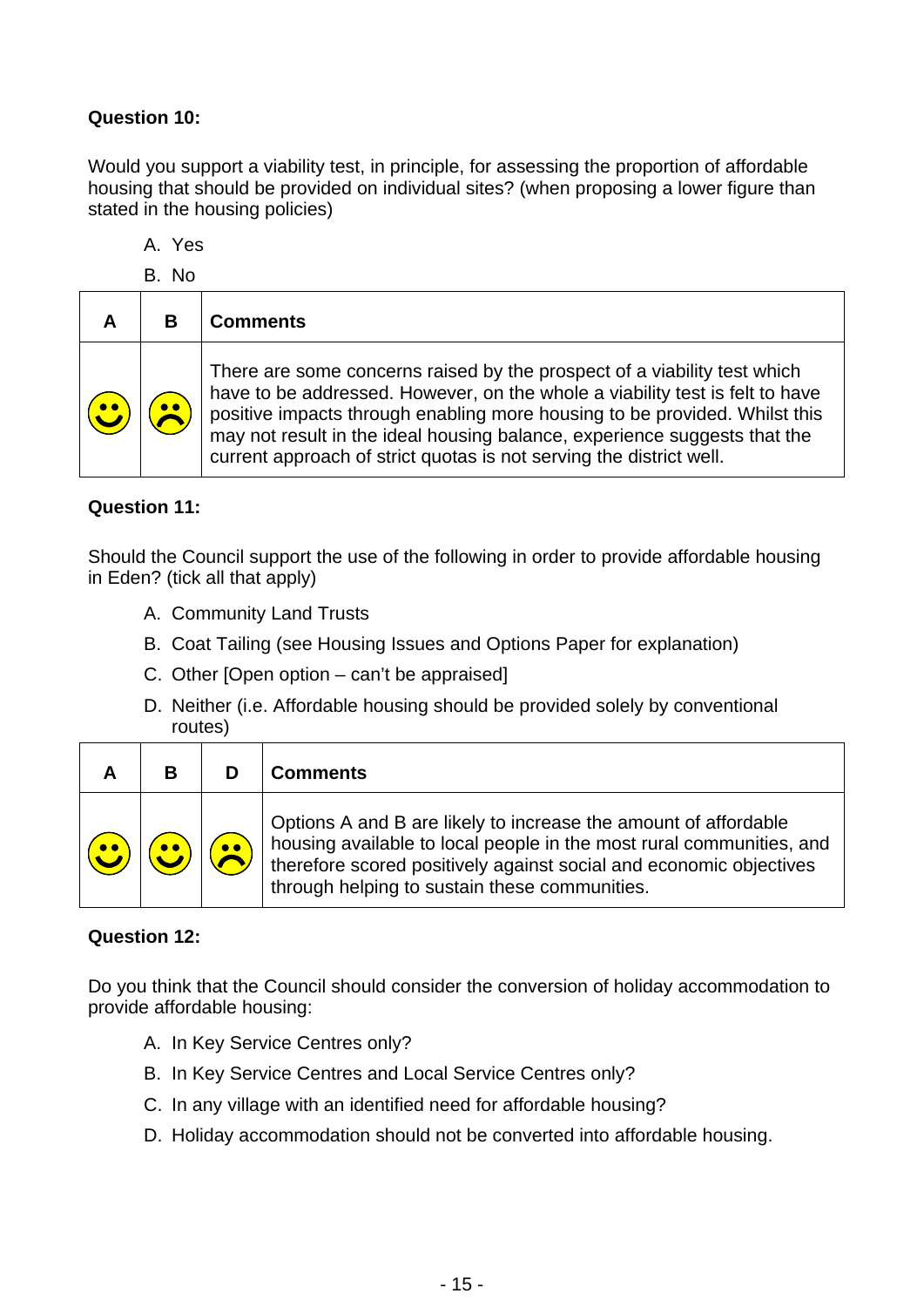|  |           | <b>Comments</b>                                                                                                                                                                                    |
|--|-----------|----------------------------------------------------------------------------------------------------------------------------------------------------------------------------------------------------|
|  | $\bullet$ | Options A to C all scored positively, mainly due to positive<br>scores against social and economic objectives. Option D<br>received a large number of negative scores against these<br>objectives. |

#### **Question 13**

This is an open question which cannot be appraised.

#### **Questions 14 and 15:**

Question 14 is very general and question 15 very specific. It is considered that for sustainability appraisal purposes at this initial stage there are three basic alternatives to evaluate:

Should the definition of a local connection to the area

- A. Remain as it is
- B. Be more stringent
- C. Be less stringent

|  | <b>Comments</b>                                                                                                                                                                                                                                                                                                                                                                                                                                                                                  |  |  |  |
|--|--------------------------------------------------------------------------------------------------------------------------------------------------------------------------------------------------------------------------------------------------------------------------------------------------------------------------------------------------------------------------------------------------------------------------------------------------------------------------------------------------|--|--|--|
|  | Option A (leave the local occupancy clause as it is) scored a<br>number of significantly positive scores and is felt to represent a<br>good approach to attempting to provide some balance to an<br>unbalanced market. Making the definition of local more stringent<br>scored positively overall, but less positively than the current<br>approach. Relaxing the definition received a few negative scores,<br>because it was felt the policy would be less able to provide for local<br>needs. |  |  |  |

#### **Question 16:**

Should the Council attach a local occupancy clause to:

- A. All new housing development in Penrith
- B. A proportion of housing development in Penrith (e.g. 80%)
- C. Only the affordable element of housing development in Penrith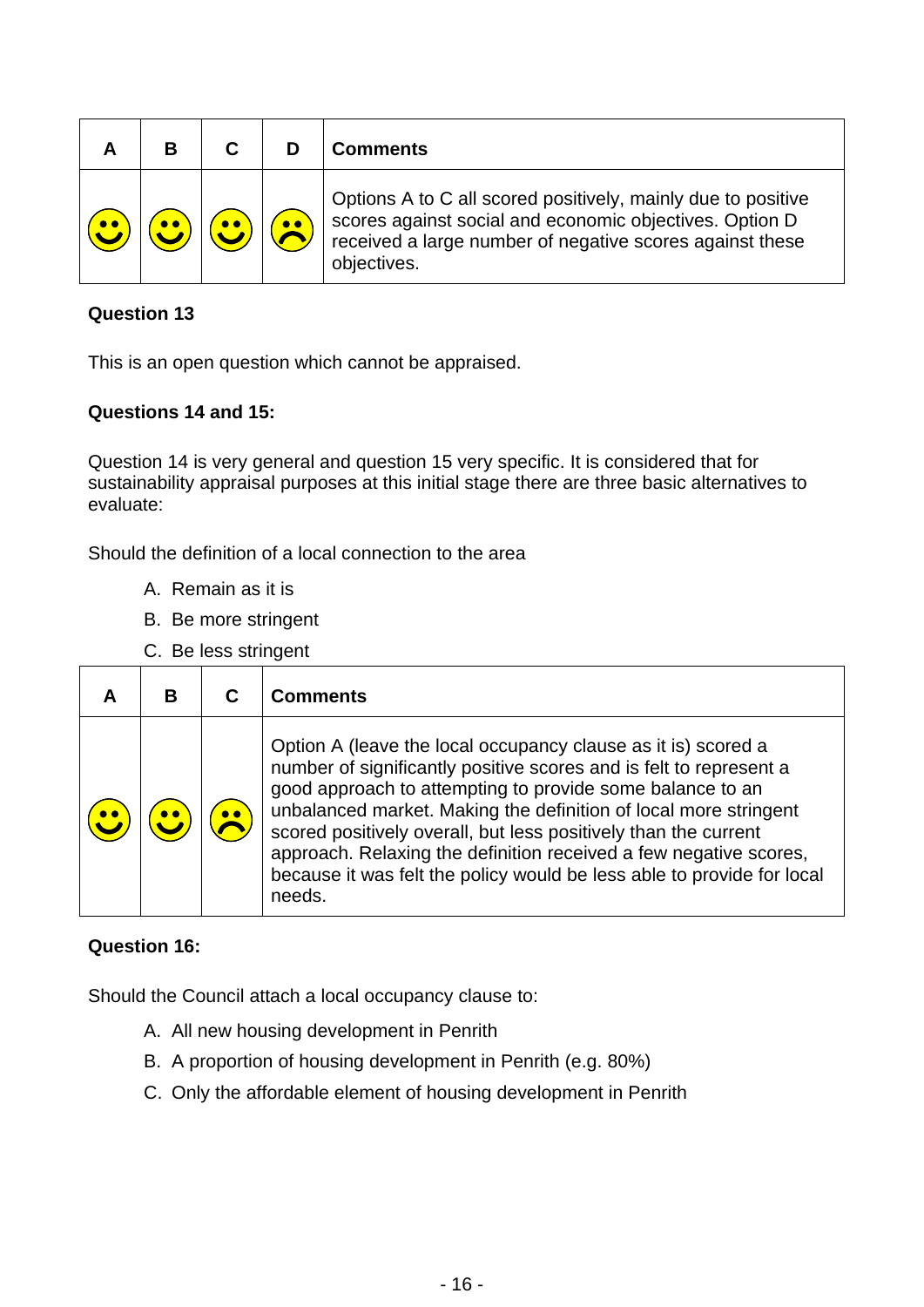| A | R | <b>Comments</b>                                                                                                                                                                                                                                                                                                                                                                                                                                                                                                                                                                                                                                                       |
|---|---|-----------------------------------------------------------------------------------------------------------------------------------------------------------------------------------------------------------------------------------------------------------------------------------------------------------------------------------------------------------------------------------------------------------------------------------------------------------------------------------------------------------------------------------------------------------------------------------------------------------------------------------------------------------------------|
|   |   | Under the current wording of the local occupancy clause, the only<br>people this policy would affect are people wanting to buy a house<br>and retire to Penrith or wanting to move to Penrith but continue to<br>work outside Eden. As the existing stock without a local occupancy<br>clause will remain available to this group, the impacts of the different<br>options are unlikely to be significant. Option A received a few<br>negative scores because it was felt to operate against inclusion and<br>reduce the viability of developments, therefore reducing the<br>contributions which could be sought for other community and<br>infrastructure benefits. |

#### **Question 17:**

Do you support, in principle, a standard contribution on housing developments to provide (tick all that apply):

- A. Affordable housing
- B. Community open space provision
- C. Flood alleviation and water extraction (to apply in Penrith and Appleby)
- D. Transport infrastructure (to apply in Penrith)
- E. No standard contributions should be set

|  |  |   | <b>Comments</b>                                                                                                                                                                                                                                                                                                                                                                                                                                                              |
|--|--|---|------------------------------------------------------------------------------------------------------------------------------------------------------------------------------------------------------------------------------------------------------------------------------------------------------------------------------------------------------------------------------------------------------------------------------------------------------------------------------|
|  |  | ◠ | Options A-D all scored some significantly positive scores<br>and some negative scores. Option D (contributions to<br>transport infrastructure) scored more negative scores<br>than the others, primarily due to scoring negatively<br>against several environmental objectives. However, it<br>still scored positively overall. Option E was difficult to<br>score because impacts depend upon what contributions<br>are sought in the absence of a "standard contribution". |

#### **Question 18:**

Should the Housing Policies DPD make an allowance for a very small number of windfall developments to take place to provide affordable housing in Eden?

- A. No, there should be no allowance for windfall sites and all sites should be allocated through the Local Development Framework
- B. Yes, windfall sites can be allowed to provide affordable housing in the Key Service Centres and Local Service Centres only
- C. Yes, windfall sites can be allowed to provide affordable housing in any village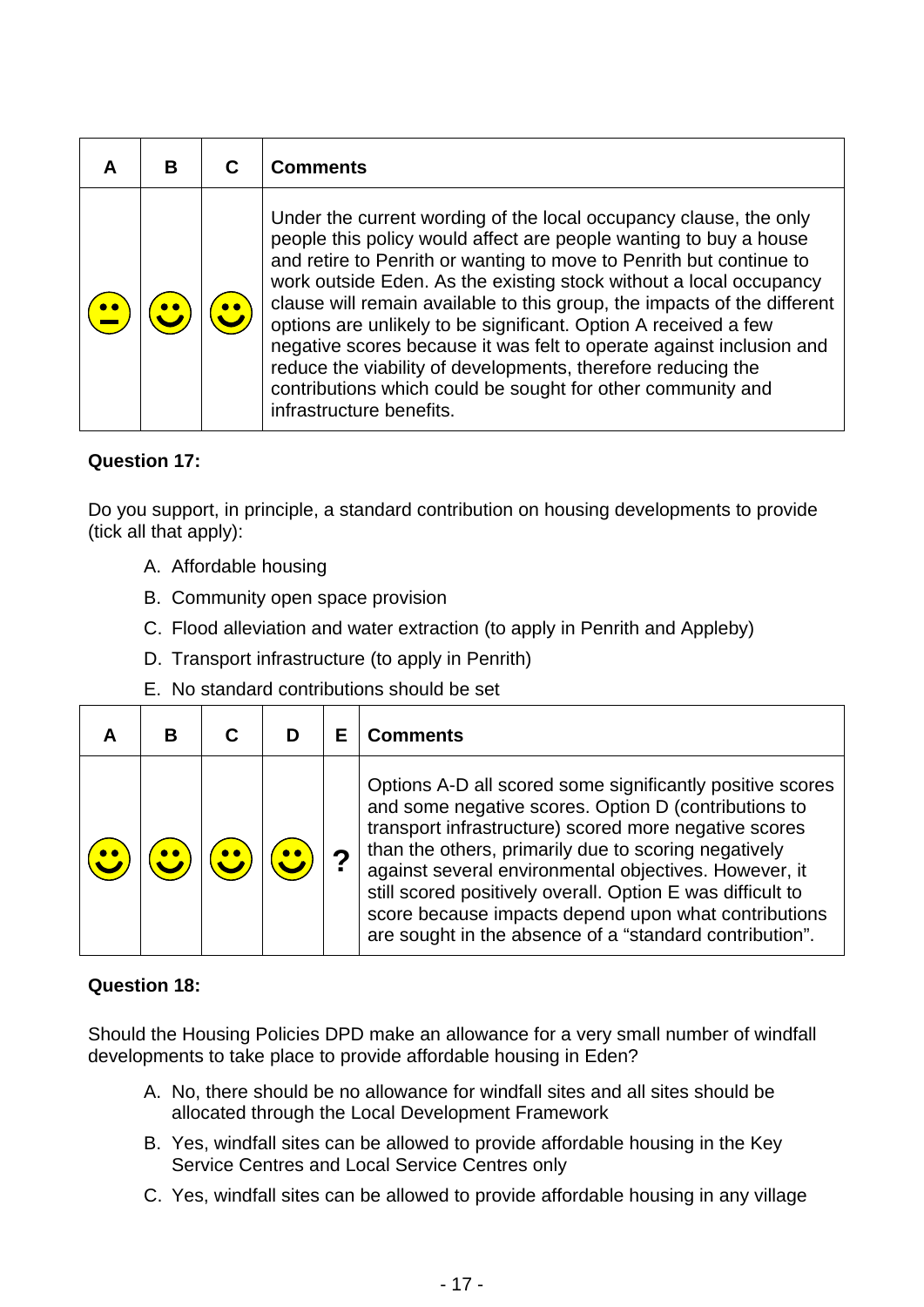|  | <b>Comments</b>                                                                                                                                                                                                                                                                                                                                                    |
|--|--------------------------------------------------------------------------------------------------------------------------------------------------------------------------------------------------------------------------------------------------------------------------------------------------------------------------------------------------------------------|
|  | Option A (not allowing any development on windfall sites) received<br>several negative scores due to (i) making it more difficult to meet<br>housing need and (ii) requiring more building on greenfield land.<br>Options B and C score positively overall, with B scoring more<br>positively through keeping development within Key and Local<br>Service Centres. |

#### **Question 19:**

If windfall sites are allowed within the first 5 years of the Housing DPD should they be allowed on:

- A. Previously developed sites (excluding agricultural buildings) only?
- B. Previously developed sites (including agricultural buildings) only?
- C. Previously developed sites and small Greenfield Rural Exception sites in rural areas to provide affordable housing in perpetuity?

|                        |                                  |                               | <b>Comments</b>                                                                                                                                                                                          |
|------------------------|----------------------------------|-------------------------------|----------------------------------------------------------------------------------------------------------------------------------------------------------------------------------------------------------|
| $\left(\bullet\right)$ | $\left( \bullet \bullet \right)$ | $\left(\bullet\bullet\right)$ | All the options scored very positively overall, with options B and C scoring most positively. The only negative score was option C,<br>which is likely to have a negative impact on landscape character. |

#### **Questions 20 and 21:**

Should Eden consider agricultural buildings as being previously developed land when searching for sites and applying the sequential approach as outlined on page 40 of the Core Strategy Preferred Options paper (November 2006)?

*[These have been appraised together as many comments apply to both questions]* 

- A. Yes, consider the redevelopment and/or re-use of land containing agricultural buildings
- B. Yes, consider the conversion of appropriate traditional agricultural buildings only
- C. No, consider agricultural buildings as Greenfield development
- D. In Local Service Centres only
- E. In villages with services
- F. In all rural settlements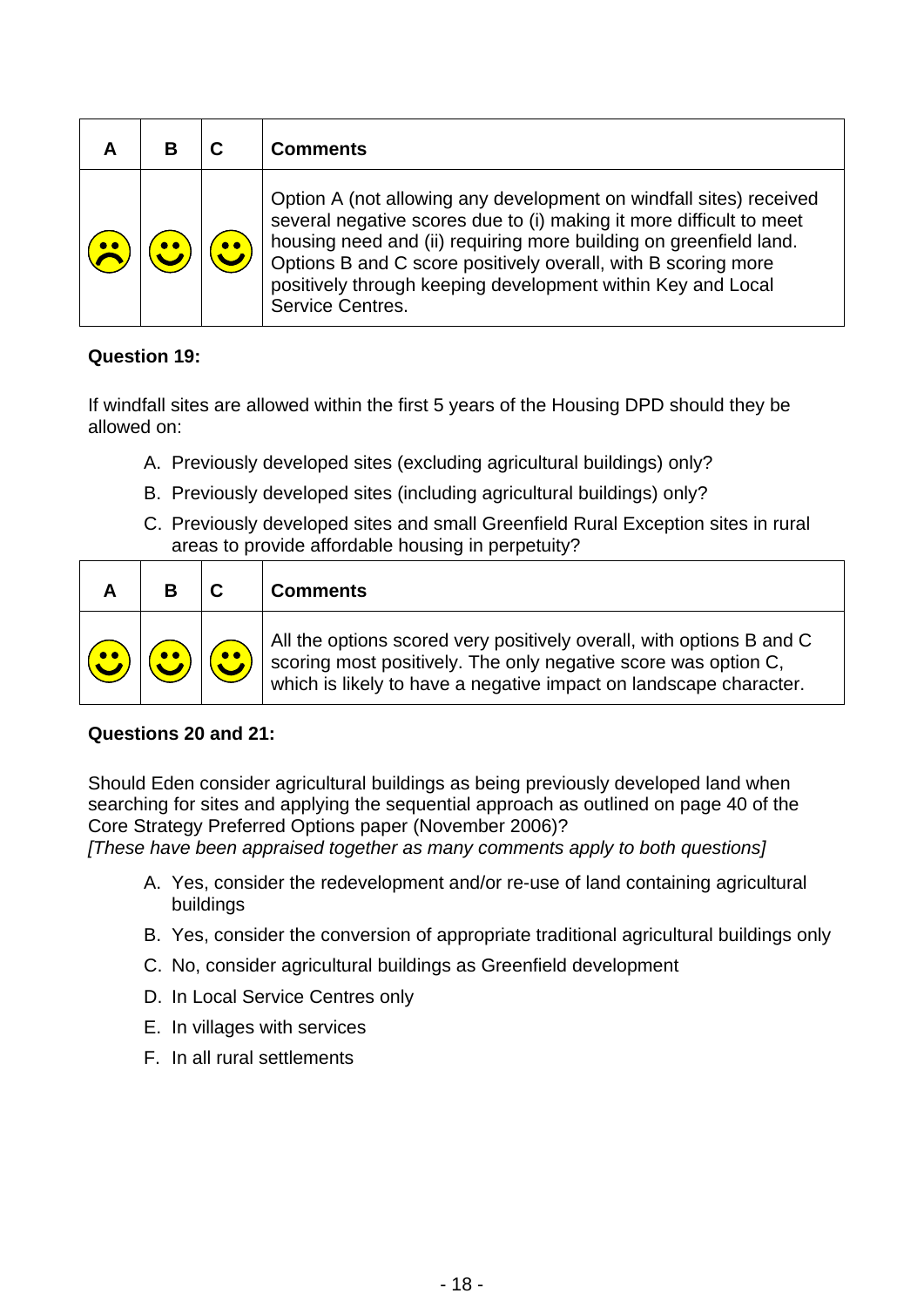| В |  |           | <b>Comments</b>                                                                                                                                                                                                                                                                                                                                                                                                                            |
|---|--|-----------|--------------------------------------------------------------------------------------------------------------------------------------------------------------------------------------------------------------------------------------------------------------------------------------------------------------------------------------------------------------------------------------------------------------------------------------------|
|   |  | $\bullet$ | The general principle of considering<br>agricultural buildings as previously developed<br>land received a large number of positive<br>scores, with a policy specifying conversion of<br>traditional agricultural buildings scoring<br>particularly highly. However, extending this<br>approach down the settlement hierarchy to all<br>rural settlements is of more questionable<br>benefit, due to poorer access to jobs and<br>services. |

#### **Question 22:**

If a need for additional gypsy and traveller sites is identified for Eden district, should these sites be located:

- A. As extensions to existing sites?
- B. Within Penrith?
- C. Within all of the Key Service Centres as appropriate?
- D. Within Key Service Centres and Local Service Centres?
- E. Away from existing settlements [Option E added to ensure all principle alternatives appraised.]

|  |  | <b>Comments</b>                                                                                                                                                                                                                                                                                                                                                                         |
|--|--|-----------------------------------------------------------------------------------------------------------------------------------------------------------------------------------------------------------------------------------------------------------------------------------------------------------------------------------------------------------------------------------------|
|  |  | Overall, options A to D all scored very positively and<br>option E scored very negatively. Option A (extending<br>the existing site) scored most positively, although<br>there were queries as to whether there would come a<br>point when a extended site was deemed to be too big<br>and the site size would start having a detrimental<br>impact on well being and other objectives. |

#### **Question 23:**

This question has not yet been appraised as it was inserted too close to publication to allow time for sustainability appraisal.

#### **Question 24:**

This question was not appraised because it is very similar to Question 6 in the Core Strategy Issues and Options Paper, which was appraised by Entec as part of the Core Strategy sustainability appraisal. The results were that greater use of village envelopes scored more positively against sustainability objectives.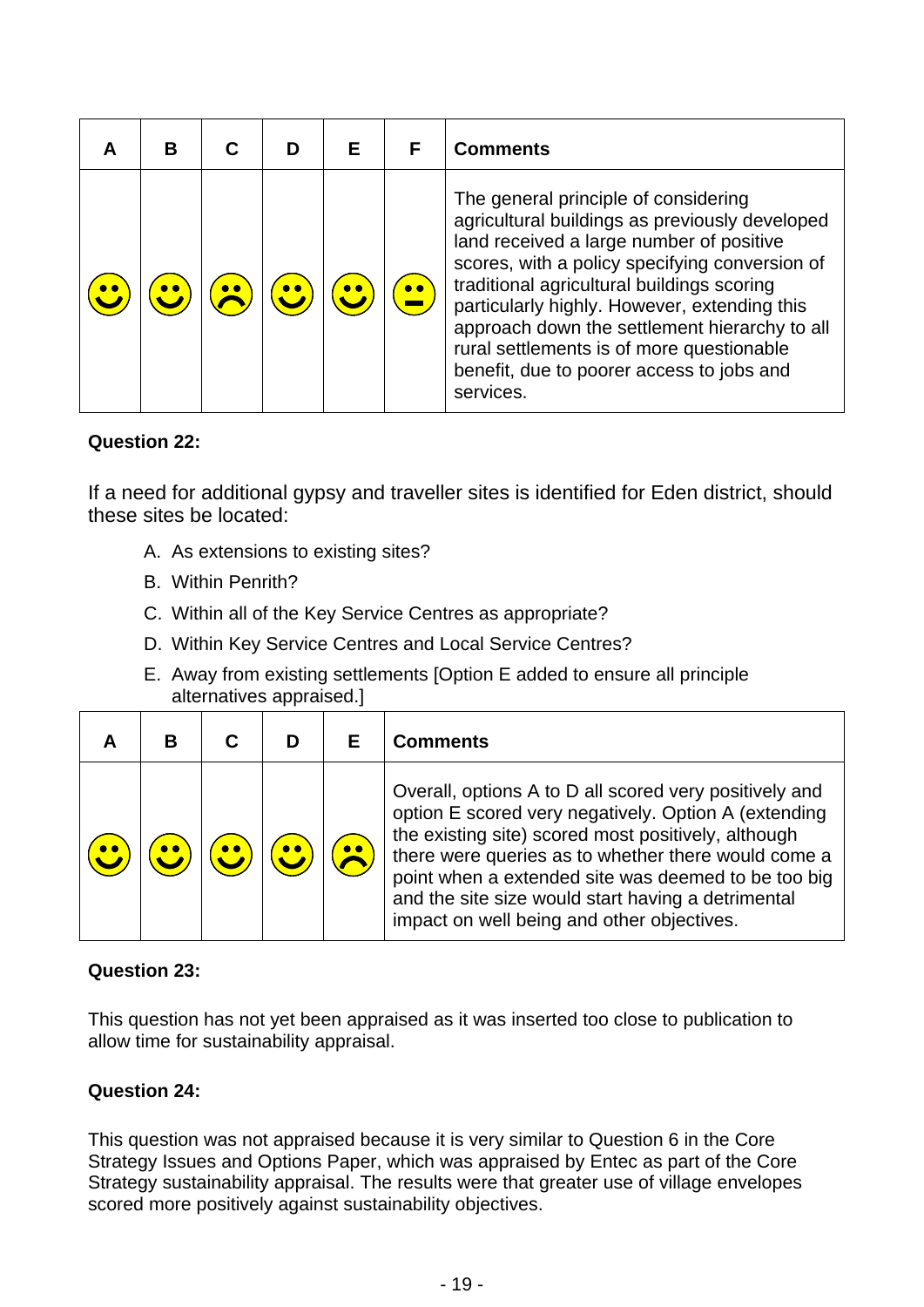#### **Question 25:**

Should the maximum size of individual sites that are allocated in villages be limited?

- A. Yes, to a maximum of approx 0.33 hectares or 10 dwellings
- B. Yes, to a maximum of approx 0.67 hectares or 20 dwellings
- C. Yes, to a maximum of approx 1 hectare or 30 dwellings
- D. No, there should be no maximum size for sites in villages

|  |           | <b>Comments</b>                                                                                                                                                                                                                                                                                                  |
|--|-----------|------------------------------------------------------------------------------------------------------------------------------------------------------------------------------------------------------------------------------------------------------------------------------------------------------------------|
|  | $\bullet$ | Options A, B and D all scored a few positive and a few<br>negative scores. Option C received several neutral scores<br>and one positive score (on landscape), and therefore scored<br>the most positively overall. However, the results were closely<br>balanced and are probably best regarded as inconclusive. |

#### **Question 26:**

This is an open question which cannot be appraised.

#### **Question 27:**

This is an open question which cannot be appraised.

### **Recommendations**

There were a number of recommendations made by the sustainability appraisal:

| Question | Recommendation                                                                                                                                              | Reason                                                                                                                                                                                                                                                              |
|----------|-------------------------------------------------------------------------------------------------------------------------------------------------------------|---------------------------------------------------------------------------------------------------------------------------------------------------------------------------------------------------------------------------------------------------------------------|
| 3        | Clarify whether there would be a<br>mechanism to ensure that over<br>the course of a few years<br>provision would be in line with<br>targets.               | If the distribution of housing between<br>settlements was allowed to significantly<br>vary from targets, several aspects of<br>sustainability could be compromised.                                                                                                 |
| 10       | Any detailed policy on this issue<br>should take care that it is as<br>independent, objective and<br>transparent as possible<br>sustainability aspirations. | This provides the possibility for<br>development economics to override the<br>detail of policies arrived at through<br>transparent democratic processes and<br>steps would need to be taken to ensure<br>that any viability test was as transparent<br>as possible. |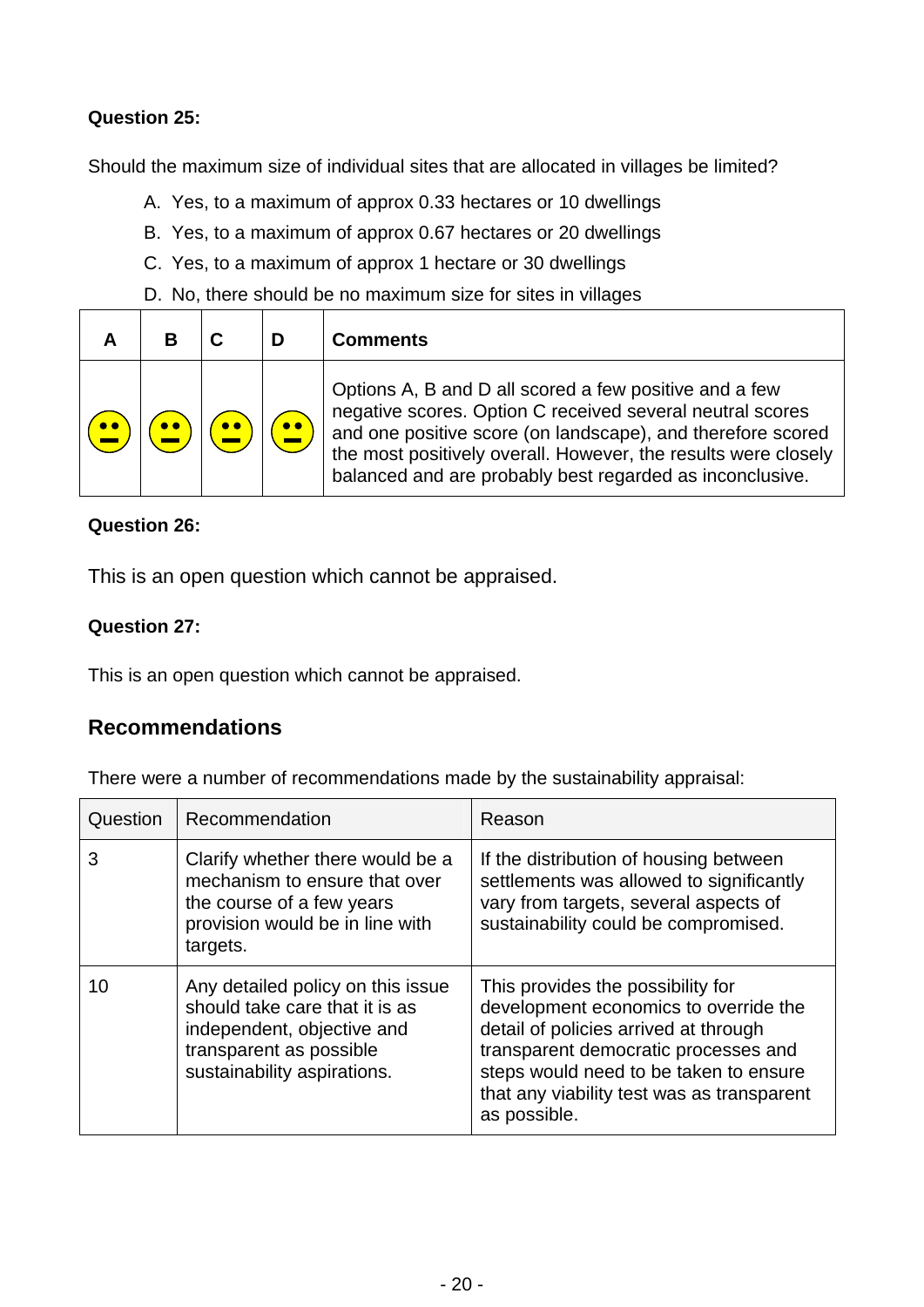| Question | Recommendation                                                                                                        | Reason                                                                                                                                          |
|----------|-----------------------------------------------------------------------------------------------------------------------|-------------------------------------------------------------------------------------------------------------------------------------------------|
| 11       | Consider mechanisms to ensure<br>such policies result in inclusive<br>communities.                                    | There may well be issues of inclusion with<br>community land trusts, if small<br>communities nominate who is allowed to<br>live in their midst. |
| 15       | Consider whether a standard<br>contribution to community<br>facilities other than open space<br>might be appropriate. | To assist with the provision of community<br>facilities if appropriate.                                                                         |

Some of these suggestions have since led to revisions to the Issues and Options Paper.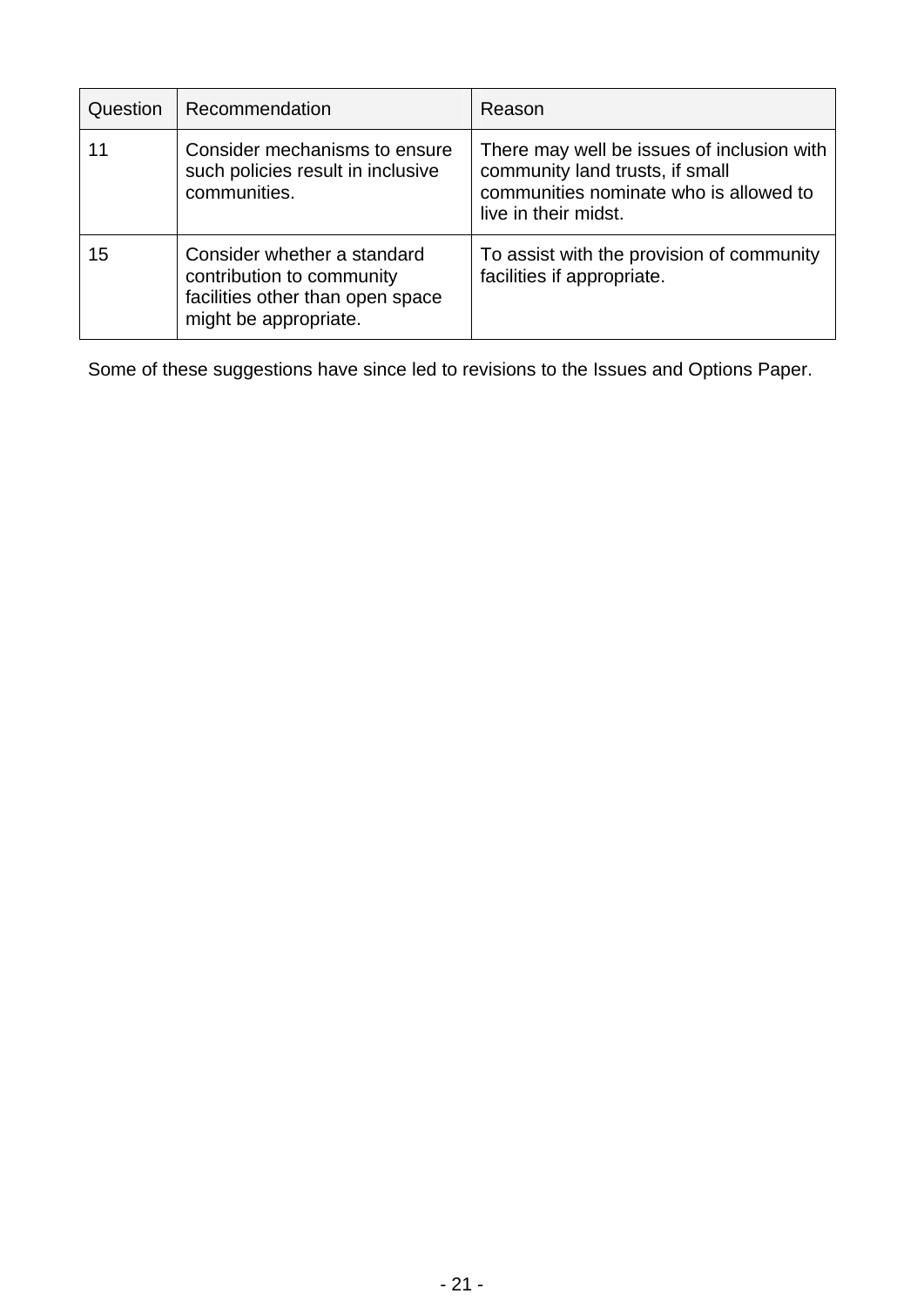# **Appraisal of Site Allocations**

## **Method**

As explained in the Scoping Report, appraisal of the sites at this stage has used an adapted set of criteria of particular relevance to site allocations. The criteria used and the scoring system are set out below, followed by the results. This information will help to inform the selection of sites to take forward to the Preferred Options stage. It is anticipated that appraisal of the Preferred Options stage will follow a similar but more detailed approach. Some of the largest or most sensitive sites may be appraised in a workshop format using the standard appraisal framework.

It is acknowledged that there are limitations to this approach, and practical suggestions as to how it might be improved will be gratefully received. The principle limitations stem from a lack of detailed data on a number of issues, some of which it will be necessary to gather before the sustainability appraisal of the Preferred Options. The appraisal results represent the information readily available at the time of publication of Issues and Options. Not all of the sites have been visited for appraisal purposes, but this will occur before appraisal of the Preferred Options sites.

The scoring criteria have been designed to distinguish between available sites. If almost all sites were receiving very low or very high marks in any particular category, the criteria were revised. It is more important to show sustainability differences between sites within Eden than to judge sites against any particular national benchmark.

Nonetheless, the distance thresholds used can in some cases be regarded as arbitrary, particularly with regard to distance from protected sites. Thresholds remain the best method in the absence of more specific knowledge about sites. Where particular knowledge about a specific site suggests a different score should be awarded, this should be allowed to overrule the generic scoring system. Such information is anticipated in response to this consultation.

| Feature                         |           | Scoring Criteria and Notes (if any)                                                                        |  |  |  |  |  |  |
|---------------------------------|-----------|------------------------------------------------------------------------------------------------------------|--|--|--|--|--|--|
| Access to village               | ÷         | Village Hall or other civic buildings within settlement                                                    |  |  |  |  |  |  |
| halls or civic<br>buildings     |           | No village hall in settlement                                                                              |  |  |  |  |  |  |
|                                 | N<br>В    | Village halls/civic buildings not plotted on GIS, so distance from<br>village hall not feasible measure    |  |  |  |  |  |  |
| Location in<br>relation to open | $++$      | An amenity site at least 200m <sup>2</sup> within 240m AND a 100ha<br>natural/semi-natural site within 5km |  |  |  |  |  |  |
| space                           | $\ddot{}$ | An amenity site at least 200m <sup>2</sup> within 450m OR a 100ha<br>natural/semi-natural site within 5km  |  |  |  |  |  |  |
|                                 | 0         | An amenity site at least 200m <sup>2</sup> within 600m OR a 500ha<br>natural/semi-natural site within 10km |  |  |  |  |  |  |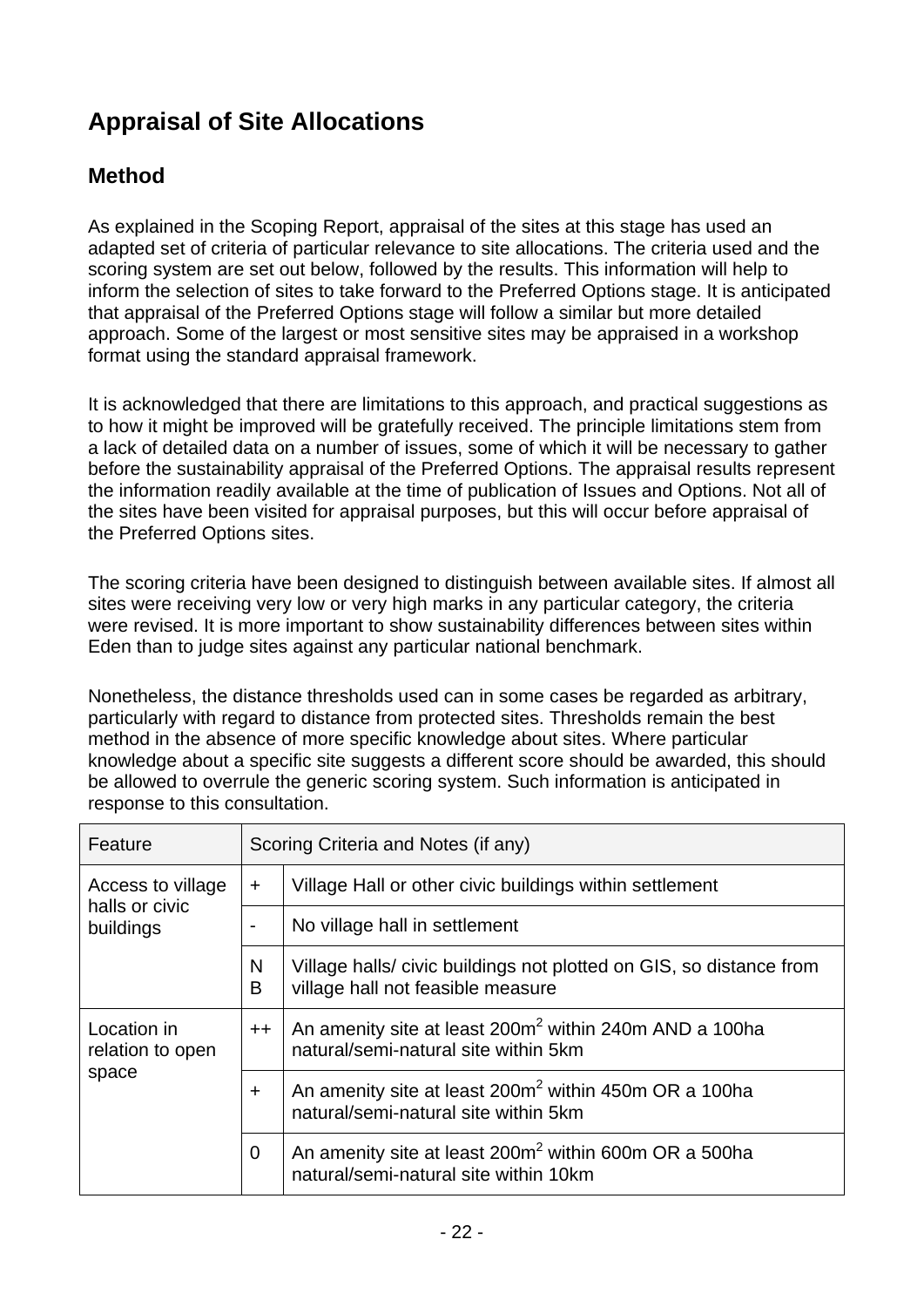| Feature                            | Scoring Criteria and Notes (if any) |                                                                                                                                                                                                                                                                                                           |  |  |  |  |  |  |
|------------------------------------|-------------------------------------|-----------------------------------------------------------------------------------------------------------------------------------------------------------------------------------------------------------------------------------------------------------------------------------------------------------|--|--|--|--|--|--|
|                                    |                                     | An amenity site at least 100m <sup>2</sup> within 600m, Greater than 10km<br>from nearest 500ha site<br>OR allocation involves building on accessible open space 100-<br>200m <sup>2</sup>                                                                                                                |  |  |  |  |  |  |
|                                    |                                     | Greater than 10km from nearest 500ha site. Greater than 600m<br>from nearest amenity site at least 100m <sup>2</sup> OR allocation involves<br>building on accessible open space $>200$ m <sup>2</sup>                                                                                                    |  |  |  |  |  |  |
| Access to shop                     | ÷                                   | Shop within settlement                                                                                                                                                                                                                                                                                    |  |  |  |  |  |  |
| selling food to<br>meet day-to-day |                                     | No shop within settlement                                                                                                                                                                                                                                                                                 |  |  |  |  |  |  |
| needs                              | N<br>B                              | Shops not plotted on GIS, so not feasible to use precise distance<br>as measure at this stage                                                                                                                                                                                                             |  |  |  |  |  |  |
| Location in<br>relation to         | $++$                                | Major leisure/cultural facility within 8km AND any equipped play<br>provision within 450m                                                                                                                                                                                                                 |  |  |  |  |  |  |
| leisure/ cultural<br>facilities    | ÷                                   | Major leisure/cultural facility within 8km OR any equipped play<br>provision within 450m                                                                                                                                                                                                                  |  |  |  |  |  |  |
|                                    | $\Omega$                            | Major leisure/cultural facility within 12km OR any equipped play<br>provision within 600m                                                                                                                                                                                                                 |  |  |  |  |  |  |
|                                    |                                     | Major leisure/cultural facility within 16km OR any equipped play<br>provision within 1km                                                                                                                                                                                                                  |  |  |  |  |  |  |
|                                    | - -                                 | No major leisure/cultural facility within 16km AND no equipped<br>play provision within 1km                                                                                                                                                                                                               |  |  |  |  |  |  |
|                                    | N<br>B                              | Major facilities currently identified are Castle Park, Penrith;<br>Coronation Park, Appleby; Penrith Leisure Centre and Appleby<br>Swimming Pool. Information from a recent survey on attitudes to<br>Green Spaces has been used to help identify leisure facilities<br>most appropriate to include here. |  |  |  |  |  |  |
| Location in                        | $++$                                | Secondary school within 1.5km AND primary school within 400m                                                                                                                                                                                                                                              |  |  |  |  |  |  |
| relation to<br>educational         | ÷                                   | Secondary school within 1.5km OR primary school within 1km                                                                                                                                                                                                                                                |  |  |  |  |  |  |
| facilities                         | 0                                   | 1-2km to nearest primary school                                                                                                                                                                                                                                                                           |  |  |  |  |  |  |
|                                    |                                     | 2-5km to nearest primary school                                                                                                                                                                                                                                                                           |  |  |  |  |  |  |
|                                    |                                     | >5km to nearest primary school                                                                                                                                                                                                                                                                            |  |  |  |  |  |  |
| Location in<br>relation to health  | $^{\mathrm{+}}$                     | GP Surgery within 1km                                                                                                                                                                                                                                                                                     |  |  |  |  |  |  |
|                                    | +                                   | GP surgery within 2km                                                                                                                                                                                                                                                                                     |  |  |  |  |  |  |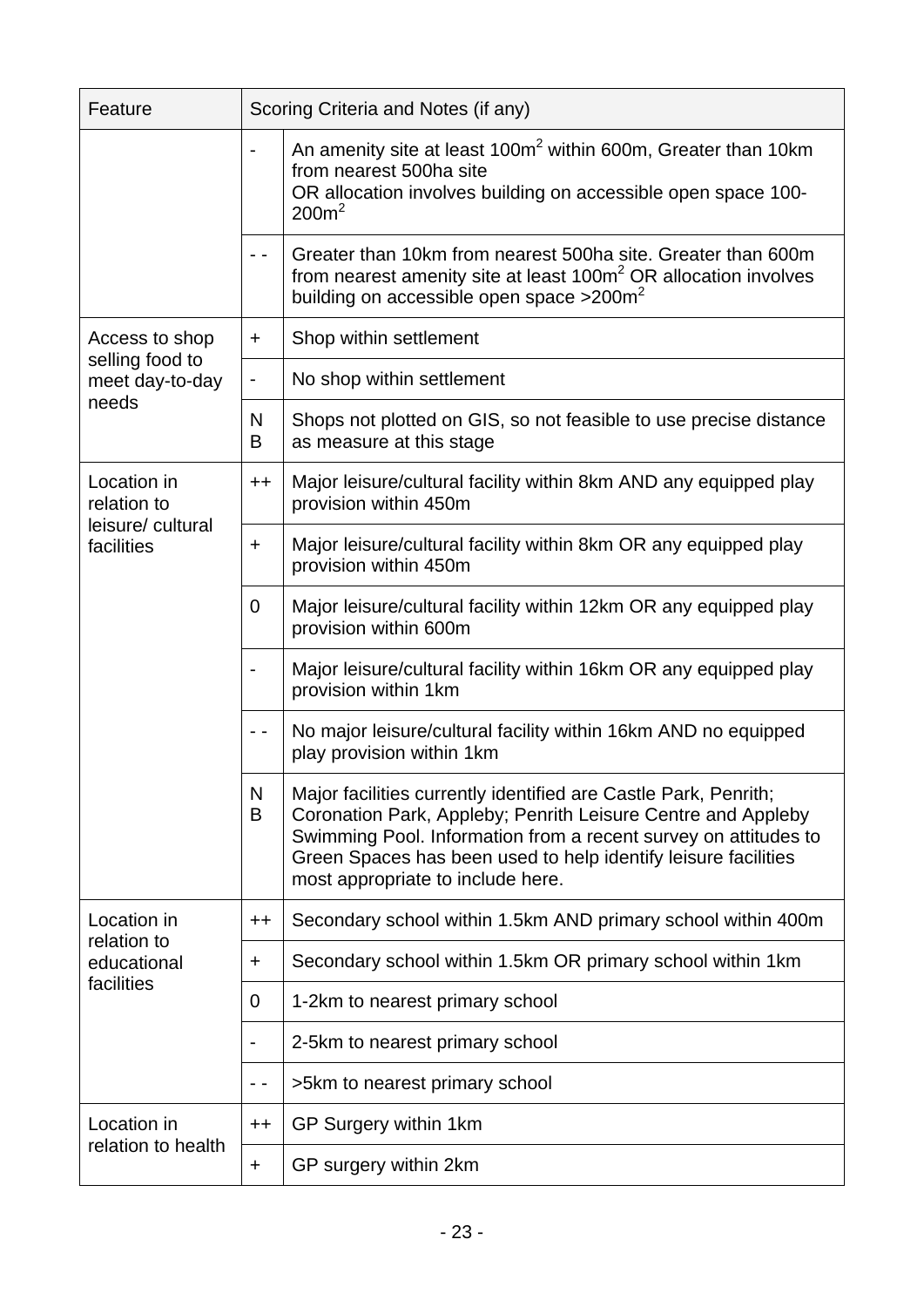| Feature                                        |                              | Scoring Criteria and Notes (if any)                                                                                                                                                                     |  |  |  |  |  |  |  |
|------------------------------------------------|------------------------------|---------------------------------------------------------------------------------------------------------------------------------------------------------------------------------------------------------|--|--|--|--|--|--|--|
| services                                       | $\mathbf 0$                  | 2-4km to GP surgery                                                                                                                                                                                     |  |  |  |  |  |  |  |
|                                                |                              | $4-5km$                                                                                                                                                                                                 |  |  |  |  |  |  |  |
|                                                | - -                          | >5km to nearest GP surgery                                                                                                                                                                              |  |  |  |  |  |  |  |
| Location in                                    | $\ddot{}$                    | Within existing settlement                                                                                                                                                                              |  |  |  |  |  |  |  |
| relation to<br>existing                        | 0                            | On the edge of existing settlement                                                                                                                                                                      |  |  |  |  |  |  |  |
| communities                                    | $\qquad \qquad \blacksquare$ | Neither within nor adjacent to existing settlements                                                                                                                                                     |  |  |  |  |  |  |  |
| Location in<br>relation to                     | 0                            | No known constraints                                                                                                                                                                                    |  |  |  |  |  |  |  |
| protected<br>biological or<br>geological sites | $\overline{\phantom{a}}$     | Some constraints:<br>Within 1km of SAC/SPA<br>OR adjacent to SSSI, County Wildlife Site (CWS) or Regionally<br><b>Important Geological Site (RIGS)</b>                                                  |  |  |  |  |  |  |  |
|                                                |                              | Significant constraints:<br>Within 250m of SAC/SPA,<br>OR on a SSSI, CWS or RIGS<br>OR drains into a stretch of River Eden and tributaries SAC which<br>is known to have current water quality problems |  |  |  |  |  |  |  |
| Location in<br>relation to                     | $\pm$                        | Opportunity to significantly improve setting of listed building or<br>other asset.                                                                                                                      |  |  |  |  |  |  |  |
| Scheduled<br>Ancient                           | 0                            | No known constraints                                                                                                                                                                                    |  |  |  |  |  |  |  |
| Monuments and<br>other cultural<br>assets      |                              | Some constraints:<br>Adjacent to or opposite listed building or Conservation Area or<br>250m from Scheduled Ancient Monument                                                                            |  |  |  |  |  |  |  |
|                                                |                              | Significant constraints:<br>Within Conservation Area or Listed Building on site or 100m from<br><b>SAM</b>                                                                                              |  |  |  |  |  |  |  |
| Location in<br><b>Relation to</b>              | $+ +$                        | Settlement is on at least two bus/rail routes, at least one of which<br>runs Monday to Saturday and could be used for commuting                                                                         |  |  |  |  |  |  |  |
| <b>Transport Links</b>                         | +                            | Settlement has a bus or train service at least Monday to Friday.                                                                                                                                        |  |  |  |  |  |  |  |
|                                                | 0                            | Settlement has a bus service at least once a week.                                                                                                                                                      |  |  |  |  |  |  |  |
|                                                |                              | No regular public transport service to settlement                                                                                                                                                       |  |  |  |  |  |  |  |
|                                                | N<br>B                       | For the highest score to be awarded, services early enough for<br>commuters must run all year, not only on schooldays                                                                                   |  |  |  |  |  |  |  |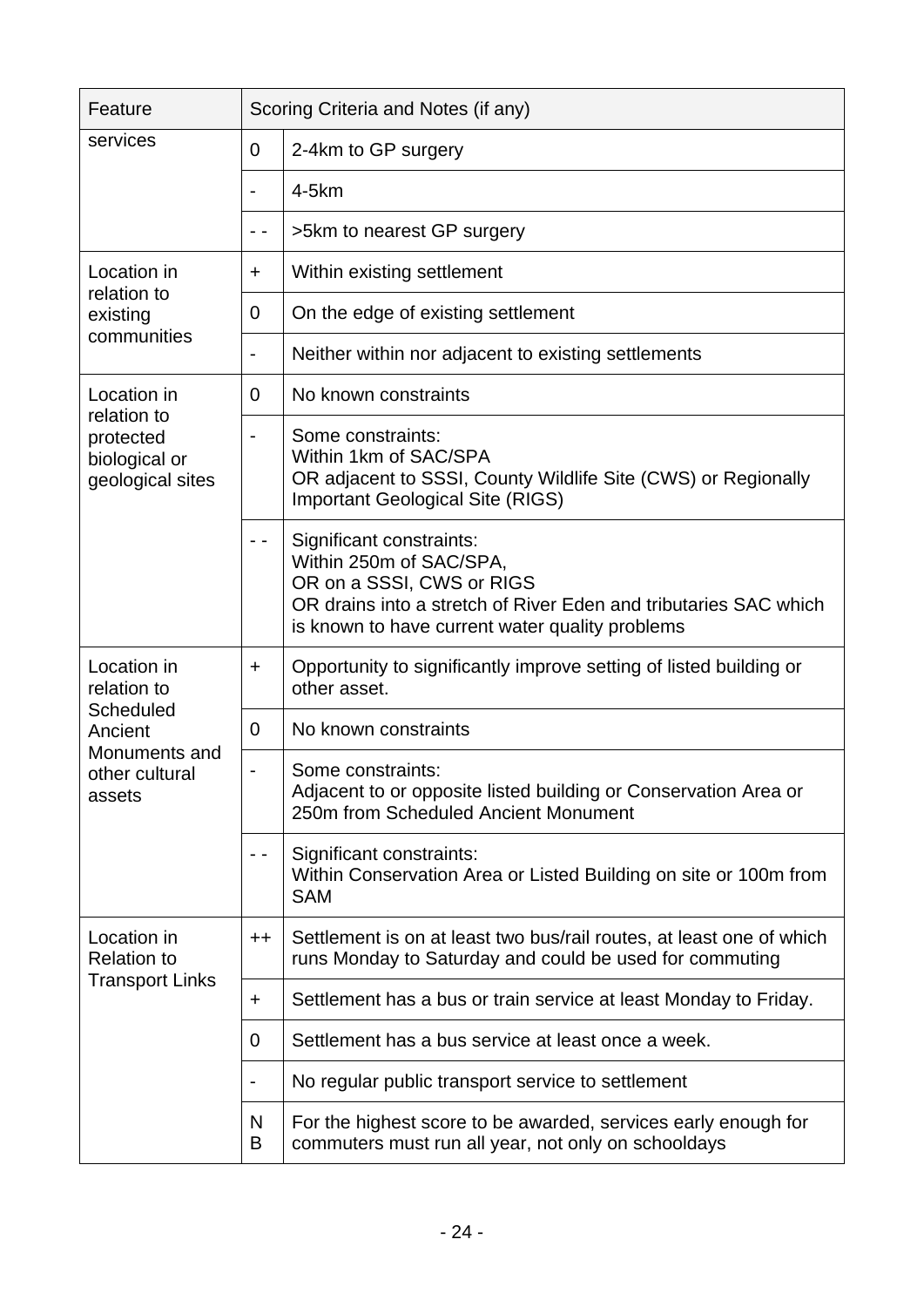| Feature                         |                          | Scoring Criteria and Notes (if any)                                                                                                                                                                                                                                                                                       |  |  |  |  |  |  |
|---------------------------------|--------------------------|---------------------------------------------------------------------------------------------------------------------------------------------------------------------------------------------------------------------------------------------------------------------------------------------------------------------------|--|--|--|--|--|--|
| Flood risk zone                 | 0                        | Zone 1                                                                                                                                                                                                                                                                                                                    |  |  |  |  |  |  |
|                                 |                          | Zone 2                                                                                                                                                                                                                                                                                                                    |  |  |  |  |  |  |
|                                 | - -                      | Zone 3                                                                                                                                                                                                                                                                                                                    |  |  |  |  |  |  |
| Greenfield or                   | $\ddot{}$                | <b>Brownfield</b>                                                                                                                                                                                                                                                                                                         |  |  |  |  |  |  |
| brownfield                      | $\overline{\phantom{0}}$ | Greenfield                                                                                                                                                                                                                                                                                                                |  |  |  |  |  |  |
| Location in<br>relation to jobs | $++$                     | Large employment sites (>2ha) within 1.5km or smaller<br>employment site within 400m                                                                                                                                                                                                                                      |  |  |  |  |  |  |
|                                 | $\ddot{}$                | Large employment site within 3km or smaller employment site<br>400m-1km                                                                                                                                                                                                                                                   |  |  |  |  |  |  |
|                                 | 0                        | Large employment site 3-5km or smaller employment site 1-2km                                                                                                                                                                                                                                                              |  |  |  |  |  |  |
|                                 |                          | Small employment site 2-4km                                                                                                                                                                                                                                                                                               |  |  |  |  |  |  |
|                                 |                          | No employment site within 4km                                                                                                                                                                                                                                                                                             |  |  |  |  |  |  |
|                                 | N<br>B                   | In the absence of new employment land designations, allocations<br>from the 1996 Local Plan were used. There is also potential to<br>include known industrial estates/ business parks/major<br>employers, and by the time of Preferred Options Appraisal, some<br>potential new employment land may have been identified. |  |  |  |  |  |  |

### **Results**

The results are shown in figure 2.

It is important to note that although a negative sustainability score may have been awarded due to site constraints or distance from services, this does not mean that development on the site will automatically have a negative impact on that aspect of sustainability. There may be scope for the development to have a positive impact. This might be, for example, by providing facilities on site, or by good quality design which enhances the setting of a listed building.

No weighting has been attached to the different criteria, and it would therefore be misleading to attempt to rank the sites. The primary use of the information presented below will be to highlight the sustainability advantages and disadvantages of each site, in particular any constraints which will have to be borne in mind when developing the sites. However, where the negative impacts seem to equal or outweigh the positive impacts, serious consideration will have to be given as to whether that site should be removed from the list of sites to be allocated.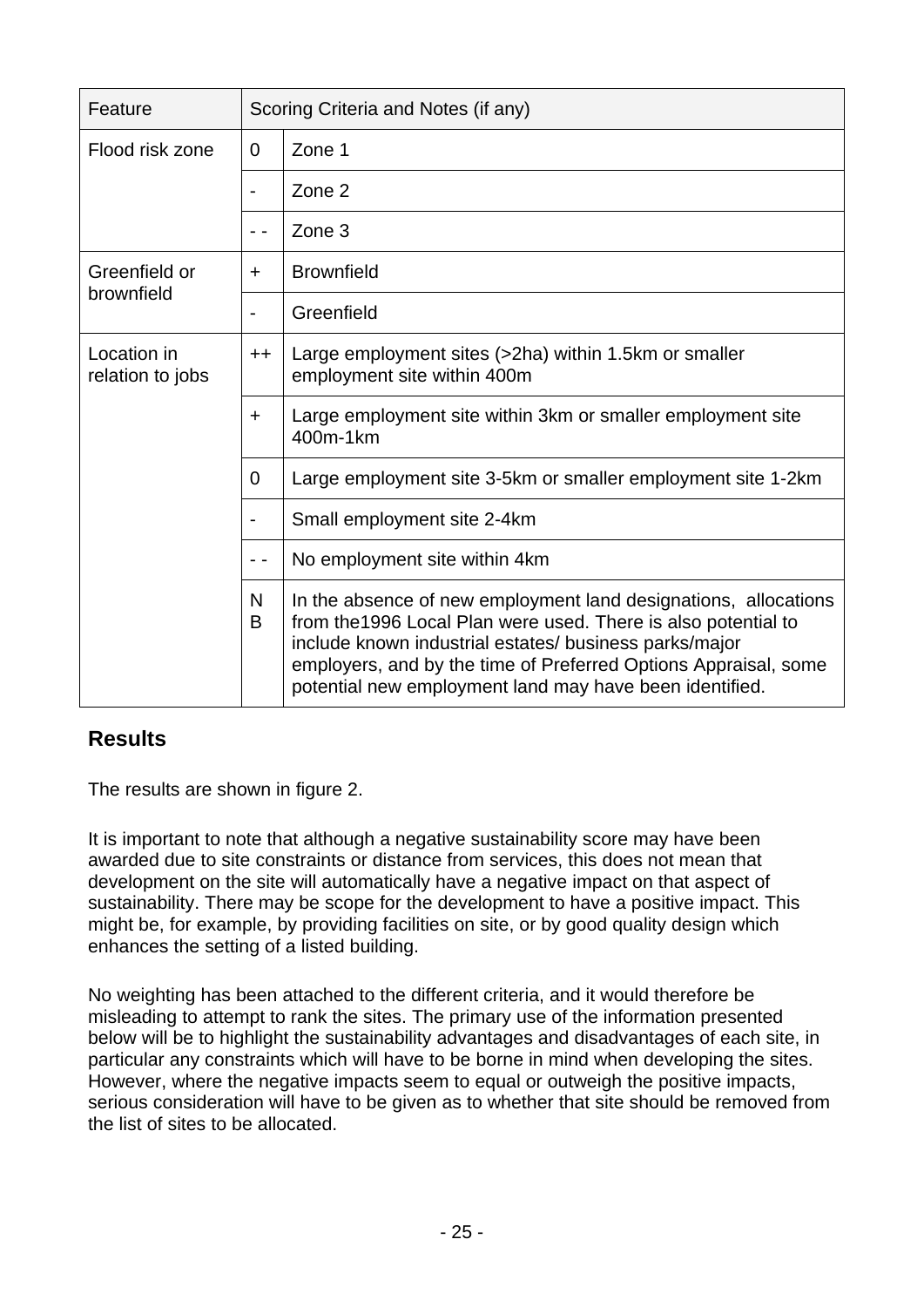## Figure 2: Results of sites appraisal

|                                                                                     | <b>Penrith</b> |                |                          |                |                |                |          |                |                |                 |                 |                 |                 |          |                 |                 |                 |                 |                 |
|-------------------------------------------------------------------------------------|----------------|----------------|--------------------------|----------------|----------------|----------------|----------|----------------|----------------|-----------------|-----------------|-----------------|-----------------|----------|-----------------|-----------------|-----------------|-----------------|-----------------|
|                                                                                     | P <sub>1</sub> | P <sub>2</sub> | P <sub>3</sub>           | P <sub>4</sub> | P <sub>5</sub> | P <sub>6</sub> | P7       | P <sub>8</sub> | P <sub>9</sub> | P <sub>10</sub> | P <sub>11</sub> | P <sub>12</sub> | P <sub>13</sub> | P14      | P <sub>15</sub> | P <sub>16</sub> | P <sub>17</sub> | P <sub>18</sub> | P <sub>19</sub> |
| Distance from village halls or civic<br>buildings                                   | $+$            | $\ddot{}$      | $+$                      | $+$            | $+$            | $+$            | $\div$   | $+$            | $+$            | $+$             | $+$             | $+$             | $+$             | $+$      | $+$             | $\div$          | $\div$          |                 | $\pm$           |
| Location in relation to open space                                                  | $+$            | $+$            | $+$                      | $++$           | $+$            | $+$            | $+$      | $+$            | $+$            | $+$             | $+$             | $+$             | $+$             | $+$      | $+$             | $^{+}$          | $ -$            | $+$             | $+$             |
| Shop within settlement?                                                             | $+$            | $+$            | $+$                      | $+$            | $+$            | $+$            | $+$      | $+$            | $+$            | $+$             | $+$             | $+$             | $+$             | $+$      | $+$             | $+$             | $\div$          | $+$             | $+$             |
| Location in relation to leisure<br>facilities                                       | $+$            | $^{+}$         | $+$                      | $+$            | $+$            | $+$            | $^{++}$  | $+$            | $+$            | $^{+}$          | $+$             | $+$             | $+$             | $+$      | $+$             | $+$             | $^{+}$          | $+$             | $+$             |
| Location in relation to educational<br>facilities                                   | $+$            | $^{++}$        | $+$                      | $^{++}$        | $+$            | $+$            | $^{++}$  | $+$            | $+$            | $+$             | $+$             | $\Omega$        | $\bf{0}$        | $\Omega$ | $\bf{0}$        | $+$             | $\div$          | $\div$          | $\pm$           |
| Location in relation to health<br>services                                          | $\bf{0}$       | $+$            | $+$                      | $+$            | $+$            | $+$            | $+$      | $+$            | $+$            | $+$             | $+$             | $+$             | $+$             | $+$      | $+$             | $+$             | $\mathbf{0}$    | 0               | 0               |
| Location in relation to existing<br>communities                                     | $\bf{0}$       | $+$            | $+$                      | $+$            | $+$            | $+$            | $+$      | $+$            | $+$            | 0               | $\bf{0}$        | $\Omega$        | $\bf{0}$        | $\Omega$ | $\bf{0}$        | $\bf{0}$        | $\mathbf 0$     | 0               | 0               |
| Location in relation to protected<br>biological or geological sites or<br>habitats  |                |                |                          |                |                |                |          |                |                |                 |                 |                 |                 |          |                 |                 |                 |                 |                 |
| Location in relation to Scheduled<br>Ancient Monuments and other<br>cultural assets |                |                |                          |                | $\bf{0}$       | $\bf{0}$       |          |                | 0              |                 | 0               | 0               | $\bf{0}$        |          |                 |                 | 0               |                 | 0               |
| Number of Public Transport Routes<br>through settlement                             | $+$            | $^{+}$         | $^{+}$                   | $+$            | $+$            | $^{+}$         | $^{+}$   | $^{+}$         | $+$            | $+$             | $+$             | $+$             | $+$             | $^{+}$   | $+$             | $+$             | $^{+}$          | $+$             | $+$             |
| Flood risk zone                                                                     | $\bf{0}$       | $\bf{0}$       | $\bf{0}$                 | 0              | $\bf{0}$       | $\bf{0}$       | $\bf{0}$ | $\mathbf{0}$   | $\bf{0}$       | 0               | $\bf{0}$        | $\bf{0}$        | $\bf{0}$        | $\bf{0}$ | $\bf{0}$        | $\bf{0}$        | $\bf{0}$        | 0               | 0               |
| Any watercourses on site?                                                           | $\bf{0}$       | 0              | $\bf{0}$                 | $\bf{0}$       | $\bf{0}$       | $\bf{0}$       | $\bf{0}$ | $\bf{0}$       | $\bf{0}$       | $\bf{0}$        | $\bf{0}$        | $\bf{0}$        | $\bf{0}$        | $\bf{0}$ | $\bf{0}$        | 0               | $\bf{0}$        | $\bf{0}$        | $\bf{0}$        |
| Greenfield or brownfield                                                            | $\gamma$       | $+$            | $\overline{\phantom{0}}$ |                | <u>—</u>       | $-$            |          | $+$            | $+$            |                 | $-$             |                 |                 |          |                 |                 |                 |                 |                 |
| Location in relation to jobs                                                        | $+$            | $+$            | $+$                      | $+$            | $+$            | $+$            |          | $+$            | $+$            |                 | $\div$          | $\div$          | $\div$          |          | $+$             | $\div$          | $+$             | $+$             | $^{++}$         |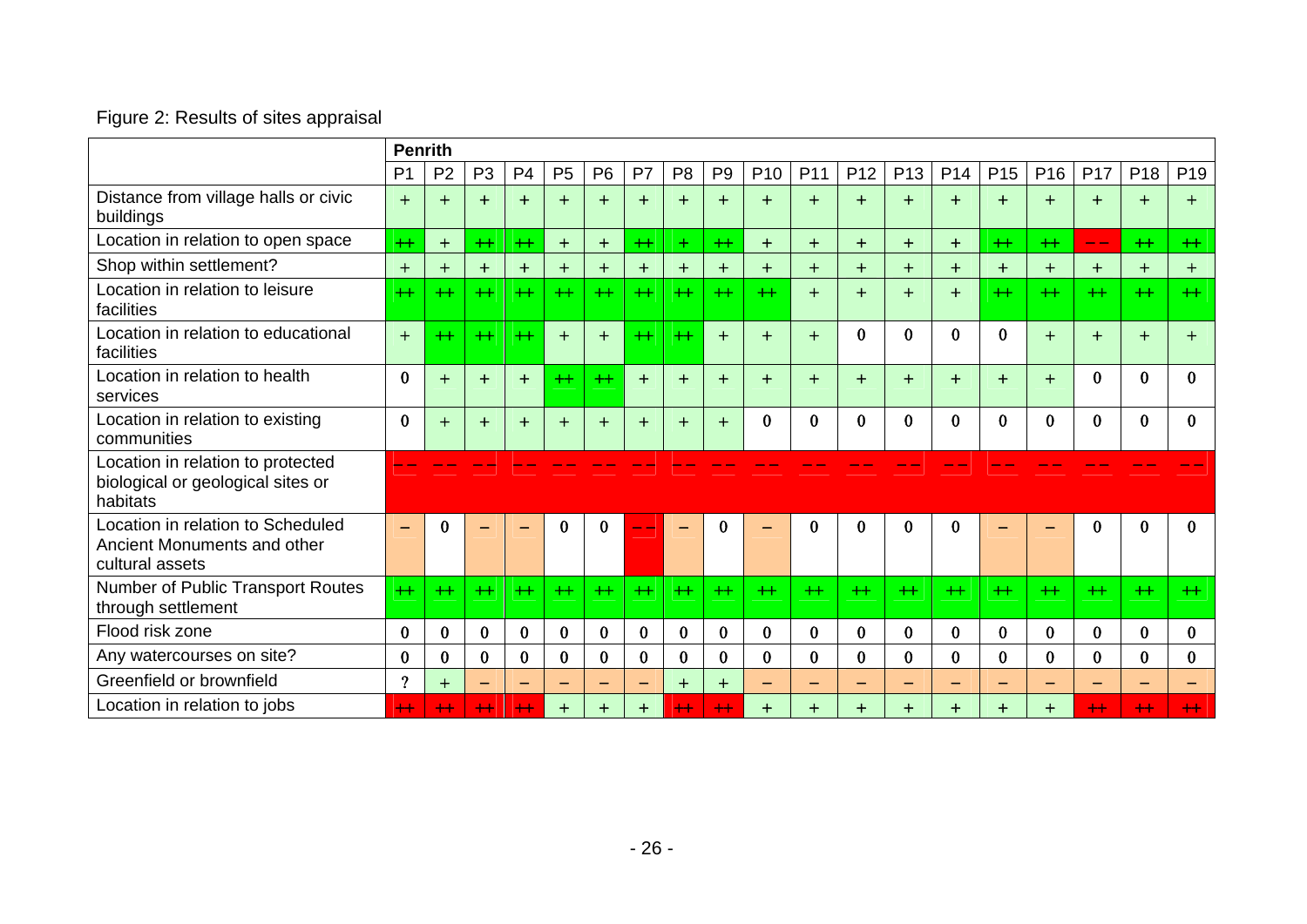|                                                                                               | <b>Penrith (continued)</b> |              |                 |          |                 |                 |                          |             |                 |                 |          |              |          |          |          |              |          |         |          |
|-----------------------------------------------------------------------------------------------|----------------------------|--------------|-----------------|----------|-----------------|-----------------|--------------------------|-------------|-----------------|-----------------|----------|--------------|----------|----------|----------|--------------|----------|---------|----------|
|                                                                                               | P <sub>20</sub>            | P21          | P <sub>22</sub> | P23      | P <sub>24</sub> | P <sub>25</sub> | P <sub>26</sub>          | P27         | P <sub>28</sub> | P <sub>29</sub> | P30      | P31          | P32      | P33      | P34      | P35          | P36      | P37     | P38      |
| Distance from village halls<br>or civic buildings                                             | $+$                        | $+$          | $+$             | $+$      | $+$             | $+$             | $+$                      | $+$         | $+$             | $+$             | $+$      | $+$          | $+$      | $+$      | $+$      | $+$          | $+$      | $+$     | $+$      |
| Location in relation to open<br>space                                                         | $+$                        | $+$          | $+$             | $+$      | $+$             | $+$             | $^{+}$                   | $^{+}$      | $+$             | $+$             | $+$      | $+$          |          |          | $+$      | $^{+}$       | $+$      | $+$     | $+$      |
| Shop within settlement?                                                                       | $+$                        | $+$          | $+$             | $+$      | $+$             | $+$             | $+$                      | $+$         | $+$             | $+$             | $+$      | $+$          | $+$      | $\ddag$  | $+$      | $\div$       | $+$      | $+$     | $+$      |
| Location in relation to<br>leisure facilities                                                 | $+$                        | $+$          | $+$             | $+$      | $+$             | $+$             | $+$                      | $+$         | $+$             | $+$             | $+$      | $+$          | $+$      | $+$      | $+$      | $^{+}$       | $+$      | $^{+}$  | $+$      |
| Location in relation to<br>educational facilities                                             | $+$                        | $+$          | $+$             | $+$      | $+$             | $\bf{0}$        | $\bf{0}$                 | $+$         | $\mathbf{0}$    | 0               | $\bf{0}$ | $\mathbf{0}$ | $+$      | $+$      | $+$      | $^{++}$      | $+$      | $+$     | $+$      |
| Location in relation to health<br>services                                                    | $\bf{0}$                   | $\mathbf{0}$ | $\bf{0}$        | $\bf{0}$ | $\bf{0}$        | $\bf{0}$        | $+$                      | $\bf{0}$    | $\bf{0}$        | 0               | $\bf{0}$ | $\bf{0}$     | $+$      | $+$      | $+$      | $+$          | $+$      | $+$     | $+$      |
| Location in relation to<br>existing communities                                               | $\bf{0}$                   | $\Omega$     | $\Omega$        | $\bf{0}$ | $\bf{0}$        | $\bf{0}$        | $\mathbf{0}$             | $\bf{0}$    | $\mathbf 0$     | 0               | $\bf{0}$ | $\bf{0}$     | $+$      | $+$      | $\bf{0}$ | $\mathbf{0}$ | $\bf{0}$ | $+$     | $\pm$    |
| Location in relation to<br>protected biological or<br>geological sites or habitats            |                            |              |                 |          |                 |                 |                          |             |                 |                 |          |              |          |          |          |              |          |         |          |
| Location in relation to<br><b>Scheduled Ancient</b><br>Monuments and other<br>cultural assets | $\mathbf{0}$               | 0            | $\bf{0}$        | 0        | $\bf{0}$        | 0               | $\overline{\phantom{0}}$ | $\Omega$    | $\Omega$        | ∩               | $\bf{0}$ | 0            |          |          | $\bf{0}$ |              | $\Omega$ |         |          |
| Number of Public Transport<br>Routes through settlement                                       | $+$                        | $+$          | $+$             | $+$      | $+$             | $^{+}$          | $^{+}$                   | $^{++}$     | $+$             | $^{+}$          | $+$      | $^{+}$       | $+$      | $+$      | $+$      | $^{++}$      | $+$      | $+$     | $+$      |
| Flood risk zone                                                                               | $\bf{0}$                   | $\mathbf{0}$ | $\bf{0}$        | $\bf{0}$ | $\bf{0}$        | $\bf{0}$        | $\bf{0}$                 | $\bf{0}$    | $\bf{0}$        | 0               | $\bf{0}$ | $\bf{0}$     | $\bf{0}$ | $\bf{0}$ | $\bf{0}$ | $\mathbf{0}$ | $\bf{0}$ | 0       | $-*$     |
| Any watercourses on site?                                                                     | $\bf{0}$                   | $\bf{0}$     | $\bf{0}$        | $\bf{0}$ | $\bf{0}$        | $\bf{0}$        | $\equiv$                 | $\bf{0}$    | $\bf{0}$        | $\Omega$        | $\bf{0}$ | $\Omega$     | $\bf{0}$ | $\Omega$ | $\bf{0}$ | $\bf{0}$     | $\Omega$ | 0       | $\bf{0}$ |
| Greenfield or brownfield                                                                      |                            |              |                 |          |                 |                 |                          |             |                 |                 |          |              |          |          | $+$      | $+$          | $+$      | $\pm$   | $+$      |
| Location in relation to jobs                                                                  | $^{+}$                     | $^{++}$      | $^{+}$          | $^{++}$  | $^{+}$          | $^{++}$         | $\div$                   | $^{\rm ++}$ | $^{++}$         | $^+$            | $+$      | $^{+}$       | $+$      | $+$      | $^{++}$  | $^{++}$      | $^{+}$   | $^{++}$ | $+$      |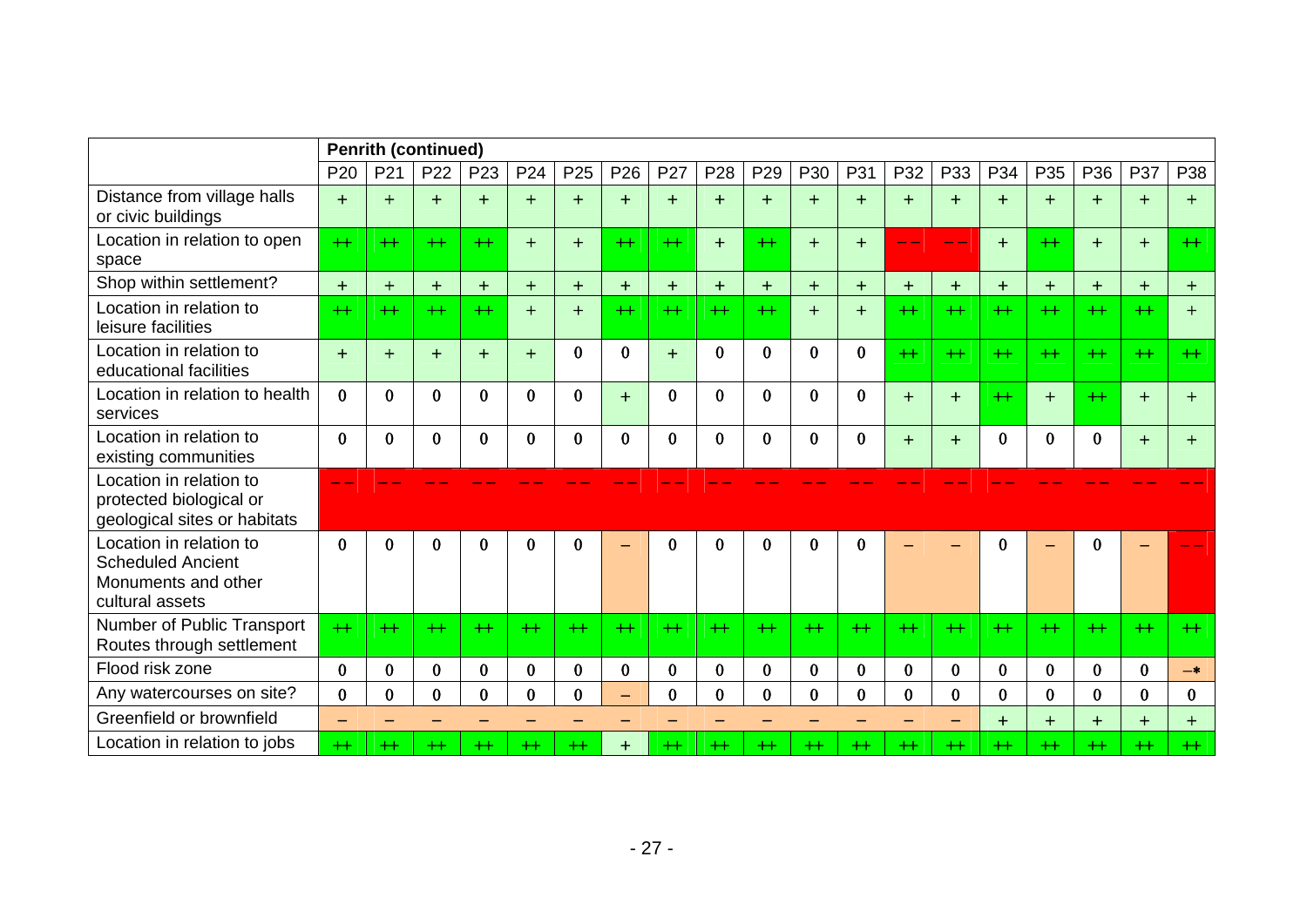|                                                                                               | <b>Penrith (continued)</b> |          |                 |              |          |                          |                          |                          |                          |           |                          |                 |                 |
|-----------------------------------------------------------------------------------------------|----------------------------|----------|-----------------|--------------|----------|--------------------------|--------------------------|--------------------------|--------------------------|-----------|--------------------------|-----------------|-----------------|
|                                                                                               | P39                        | P40      | P41             | P42          | P43      | P44                      | P45                      | P46                      | <b>P47</b>               | P48       | P49                      | P <sub>50</sub> | P <sub>51</sub> |
| Distance from village halls<br>or civic buildings                                             | $+$                        | $+$      | $+$             | $+$          | $+$      | $+$                      | $+$                      | $+$                      | $+$                      | $+$       | $+$                      | $+$             | $+$             |
| Location in relation to open<br>space                                                         | $+$                        | $+$      | $+$             | $+$          | $+$      | $+$                      | $+$                      | $+$                      | $+$                      | $+$       | $+$                      | $+$             | $+$             |
| Shop within settlement?                                                                       | $+$                        | $+$      | $+$             | $+$          | $+$      | $+$                      | $+$                      | $+$                      | $+$                      | $+$       | $+$                      | $+$             | $\div$          |
| Location in relation to<br>leisure facilities                                                 | $+$                        | $+$      | $++$            | $+$          | $+$      | $+$                      | $+$                      | $+$                      | $+$                      | $\ddot{}$ | $+$                      | $+$             | $\ddot{}$       |
| Location in relation to<br>educational facilities                                             | $+$                        | $+$      | $+$             | $\bf{0}$     |          | $\bf{0}$                 | -                        |                          |                          |           |                          |                 |                 |
| Location in relation to health<br>services                                                    | $+$                        | $+$      | $\bf{0}$        | $\bf{0}$     | $\bf{0}$ | $\bf{0}$                 | $\bf{0}$                 | $\bf{0}$                 | $\bf{0}$                 | $\bf{0}$  | $\bf{0}$                 | $\bf{0}$        | $\bf{0}$        |
| Location in relation to<br>existing communities                                               | $+$                        | $+$      |                 |              |          |                          |                          |                          |                          |           |                          |                 |                 |
| Location in relation to<br>protected biological or<br>geological sites or habitats            |                            |          |                 |              |          |                          |                          |                          |                          |           |                          |                 |                 |
| Location in relation to<br><b>Scheduled Ancient</b><br>Monuments and other<br>cultural assets | $\bf{0}$                   | $\bf{0}$ | $\bf{0}$        | $\mathbf{0}$ | $\bf{0}$ | $\bf{0}$                 | $\bf{0}$                 | $\bf{0}$                 | $\bf{0}$                 | $\bf{0}$  | $\bf{0}$                 | $\bf{0}$        | $\bf{0}$        |
| Number of Public Transport<br>Routes through settlement                                       | $+$                        | $+$      | $+$             | $+$          | $+$      | $+$                      | $+$                      | $+$                      | $+$                      | $+$       | $^{++}$                  | $+$             | $^{+}$          |
| Flood risk zone                                                                               | $\bf{0}$                   | $\bf{0}$ | $\bf{0}$        | $\bf{0}$     | $\bf{0}$ | $\bf{0}$                 | $\bf{0}$                 | $\bf{0}$                 | $\bf{0}$                 | $\bf{0}$  | $\bf{0}$                 | $\bf{0}$        | $\bf{0}$        |
| Any watercourses on site?                                                                     | $\bf{0}$                   | $\bf{0}$ | $\bf{0}$        | $\bf{0}$     | $\bf{0}$ | $\bf{0}$                 | $\bf{0}$                 | $\bf{0}$                 | $\bf{0}$                 | $\bf{0}$  | $\bf{0}$                 | $\bf{0}$        | $\bf{0}$        |
| Greenfield or brownfield                                                                      | $\overline{\phantom{0}}$   | ÷        |                 |              |          | $\overline{\phantom{0}}$ | $\overline{\phantom{0}}$ | $\overline{\phantom{0}}$ | $\overline{\phantom{0}}$ | -         | $\overline{\phantom{0}}$ |                 |                 |
| Location in relation to jobs                                                                  | $+$                        | $+$      | $^{\mathrm{+}}$ | $+$          | $^{+}$   | $^{++}$                  | $^{++}$                  | $^{+}$                   | $^{+}$                   | $\ddot{}$ | $\ddot{}$                | $+$             | $\pm$           |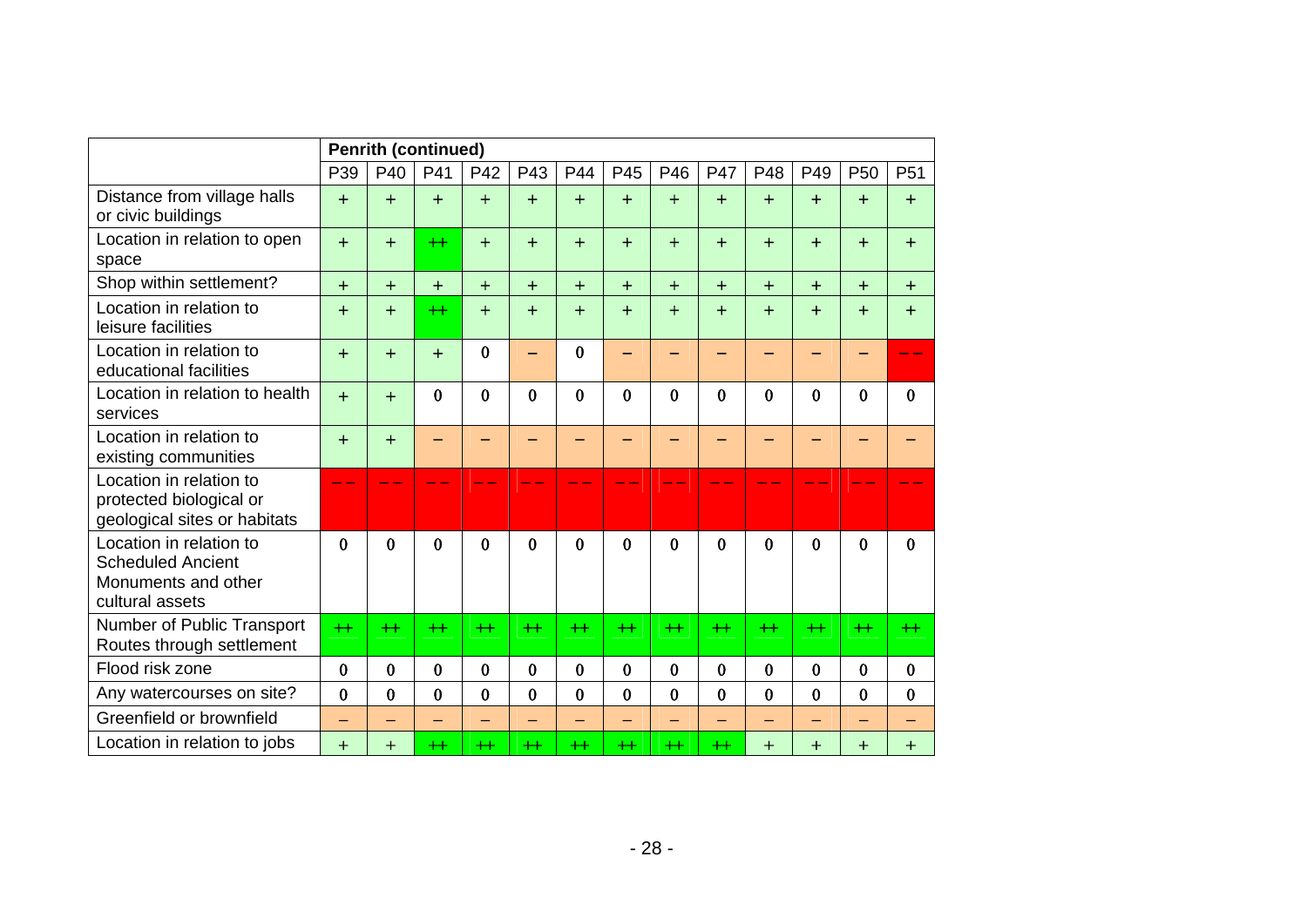|                                                                                            | <b>Alston</b>            |                 |                 |              |                 |                          |              | <b>Appleby in Westmorland</b> |          |          |                 |                 |           |                 |                 |                 | <b>Kirkby Stephen</b> |          |  |  |  |
|--------------------------------------------------------------------------------------------|--------------------------|-----------------|-----------------|--------------|-----------------|--------------------------|--------------|-------------------------------|----------|----------|-----------------|-----------------|-----------|-----------------|-----------------|-----------------|-----------------------|----------|--|--|--|
|                                                                                            | AL <sub>1</sub>          | AL <sub>2</sub> | AL <sub>3</sub> | AL4          | AL <sub>5</sub> | AL <sub>6</sub>          | AP1          | AP <sub>2</sub>               | AP3      | AP4      | AP <sub>5</sub> | AP <sub>6</sub> | AP7       | AP <sub>8</sub> | KS <sub>1</sub> | KS <sub>2</sub> | KS3                   | KS4      |  |  |  |
| Distance from village halls or<br>civic buildings                                          | $+$                      | $+$             | $+$             | $+$          | $+$             | $+$                      | $+$          | $+$                           | $+$      | $+$      | $+$             | $+$             |           | $+$             | $\ddot{}$       | $+$             |                       |          |  |  |  |
| Location in relation to open<br>space                                                      | $+$                      | $+$             | $+$             | $+$          | $+$             | $+$                      | $+$          | $+$                           | $+$      | $+$      | $+$             | $+$             | $+$       | $+$             | $+$             | $+$             | $+$                   | $+$      |  |  |  |
| Shop within settlement?                                                                    | $+$                      | $+$             | $+$             | $+$          | $+$             | $+$                      | $+$          | $+$                           | $+$      | $+$      | $+$             | $+$             | $+$       | $+$             | $+$             | $+$             | $+$                   | $+$      |  |  |  |
| Location in relation to leisure<br>facilities                                              | $+$                      | $\bf{0}$        | $\bf{0}$        | $+$          | $+$             | $\qquad \qquad$          | $+$          | $+$                           | $+$      | $+$      | $+$             | $+$             | $+$       | $+$             | -               | ۰               | $+$                   | $\div$   |  |  |  |
| Location in relation to<br>educational facilities                                          | $+$                      | $+$             | $+$             | $+$          | $+$             | $+$                      | $+$          | $+$                           | $+$      | $\div$   | $+$             | $\bf{0}$        | $+$       | $+$             | $\ddot{}$       | $+$             | $+$                   |          |  |  |  |
| Location in relation to health<br>services                                                 | $^{+}$                   | $^{+}$          | $+$             | $+$          | $+$             | $^{++}$                  | $^{+}$       | $+$                           | $+$      | $+$      | $+$             | $+$             | $+$       | $+$             | $+$             | $^{++}$         | $+$                   | $^{+}$   |  |  |  |
| Location in relation to existing<br>communities                                            | $\bf{0}$                 | $+$             | $+$             | $+$          | $\bf{0}$        | $\bf{0}$                 | $+$          | $+$                           | $\bf{0}$ | $+$      | $+$             | $\bf{0}$        | ÷         | $\bf{0}$        | $+$             | $\mathbf{0}$    |                       | 0        |  |  |  |
| Location in relation to protected<br>biological or geological sites or<br>habitats         | $\bf{0}$                 | $\bf{0}$        | $\bf{0}$        |              |                 | ــ                       |              |                               |          |          | $-$ *           |                 |           |                 |                 |                 |                       |          |  |  |  |
| Location in relation to<br><b>Scheduled Ancient Monuments</b><br>and other cultural assets | $\bf{0}$                 | <b>College</b>  |                 | $\Omega$     |                 | 0                        |              | ÷                             | $\Omega$ |          | <b>College</b>  |                 |           |                 | $0*$            | $\Omega$        |                       |          |  |  |  |
| Number of Public Transport<br>Routes through settlement                                    | $\ddot{}$                | $+$             | $+$             | $+$          | $+$             | $+$                      | $+$          | $+$                           | $+$      | $+$      | $+$             | $+$             | $+$       | $+$             | $+$             | $+$             | $+$                   | $^{++}$  |  |  |  |
| Flood risk zone                                                                            | $\bf{0}$                 | $-*$            | $0*$            | $\mathbf{0}$ | $\bf{0}$        | $\bf{0}$                 | $\bf{0}$     | $\bf{0}$                      | $\bf{0}$ | $\bf{0}$ | $\bf{0}$        | 0               | $\bf{0}$  | $\bf{0}$        | $\bf{0}$        | $\bf{0}$        | $\bf{0}$              | $\bf{0}$ |  |  |  |
| Any watercourses on site?                                                                  | $\bf{0}$                 | $\bf{0}$        | $\bf{0}$        | $\bf{0}$     |                 | $\qquad \qquad$          | $\mathbf{0}$ | $\bf{0}$                      | $\bf{0}$ | $\bf{0}$ | $\bf{0}$        | $\bf{0}$        | 0         | $\bf{0}$        | $\bf{0}$        | $\bf{0}$        | $\bf{0}$              | $\Omega$ |  |  |  |
| Greenfield or brownfield                                                                   | $\overline{\phantom{0}}$ | $+$             | $+$             |              |                 | $\overline{\phantom{0}}$ | $+$          | $+$                           |          |          | $\sim$          |                 | $\div$    | $+$             | $+$             | $\Omega$        |                       |          |  |  |  |
| Location in relation to jobs                                                               | $^{+}$                   | $^+$            | $^{+}$          | $^{++}$      | $\pm$           | $+$                      | 0            | $+$                           | $^{++}$  | $\pm$    | $+$             | $^{++}$         | $\ddot{}$ | $^{++}$         | $^{+}$          | $^{+}$          | $+$                   | $^{++}$  |  |  |  |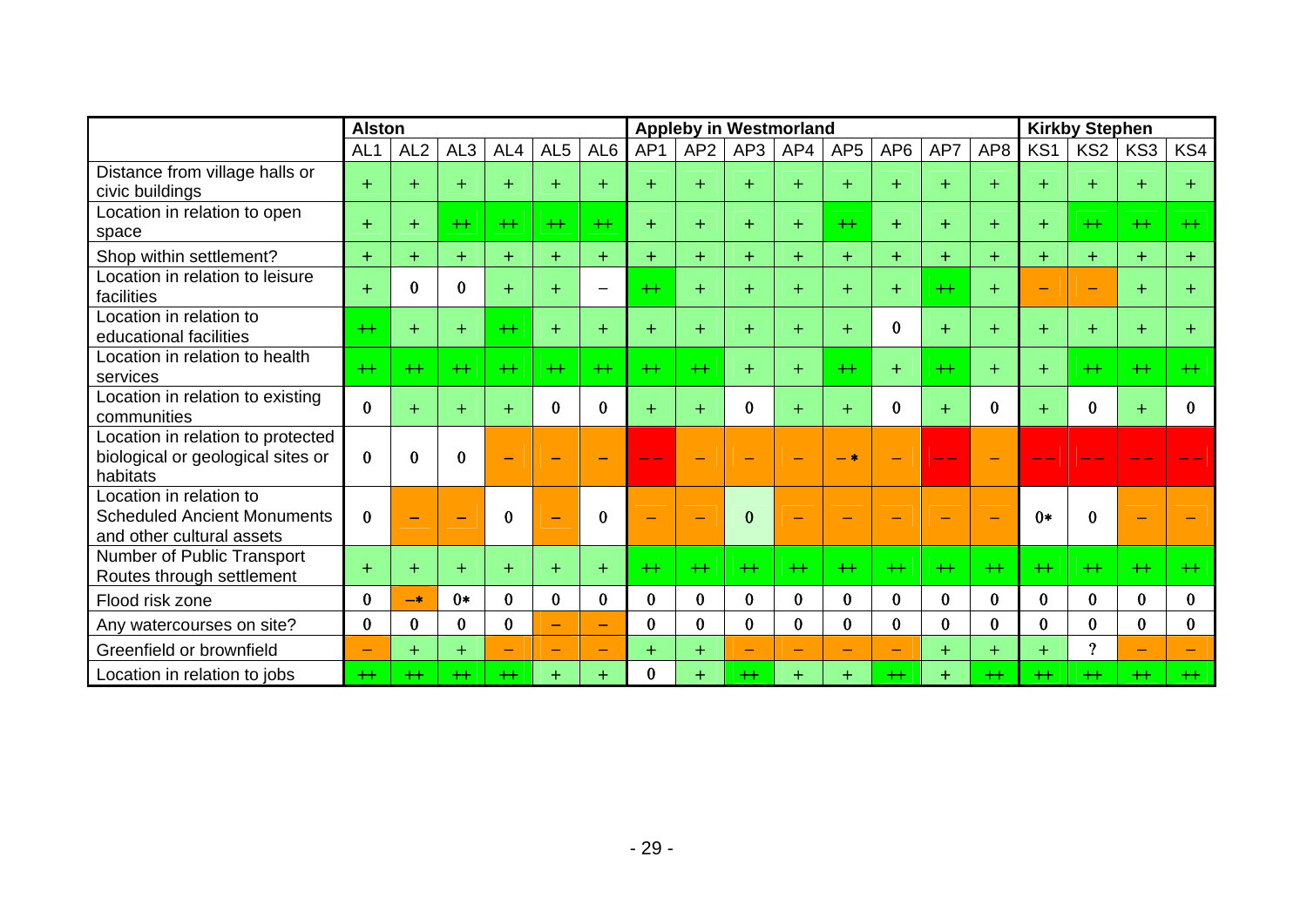|                                                                                               | <b>Local Service Centres</b> |                          |                          |                          |                          |          |                  |                          |                          |                                |           |                  |              |                          |          |
|-----------------------------------------------------------------------------------------------|------------------------------|--------------------------|--------------------------|--------------------------|--------------------------|----------|------------------|--------------------------|--------------------------|--------------------------------|-----------|------------------|--------------|--------------------------|----------|
|                                                                                               | LAR1                         | LBO <sub>1</sub>         | LBR1                     | LBR <sub>2</sub>         | LHA1                     | LKT1     | LKT <sub>2</sub> | LKT3                     | LLG1                     | LLG <sub>2</sub>               | LLZ1      | LLZ <sub>2</sub> | LLZ3         | LLZ4                     | LMO1     |
| Distance from village halls or<br>civic buildings                                             | $+$                          | $+$                      | $+$                      | $+$                      | $+$                      | $+$      | $+$              | $+$                      | $+$                      | $+$                            | $+$       | $+$              | $+$          | $+$                      | $+$      |
| Location in relation to open<br>space                                                         | $+$                          | $+$                      | $+$                      | $+$                      | $+$                      | $+$      | $+$              | $+$                      | $+$                      | $+$                            | $+$       | $+$              | $+$          | $+$                      | $+$      |
| Shop within settlement?                                                                       | $+$                          | $+$                      | $+$                      | $+$                      | $+$                      | $+$      | $+$              | $+$                      | $+$                      | $+$                            | $+$       | $+$              | $+$          | $+$                      | $+$      |
| Location in relation to leisure<br>facilities                                                 | ٠                            | $+$                      | $\bf{0}$                 | $\bf{0}$                 | $+$                      | $+$      | $+$              | $+$                      | $+$                      | $+$                            | $+$       | $\bf{0}$         | $\bf{0}$     | $+$                      | $+$      |
| Location in relation to<br>educational facilities                                             | $+$                          | $+$                      | $+$                      | $+$                      | $+$                      | $+$      | $+$              | $+$                      | $+$                      | $+$                            | $+$       | $+$              | $+$          | $+$                      | $+$      |
| Location in relation to health<br>services                                                    | $ -$                         |                          | $+$                      | $+$                      | $ -$                     | $\bf{0}$ | $\bf{0}$         | $\bf{0}$                 | $- -$                    | $ -$                           | $\ddot{}$ | $+$              | $\mathbf{0}$ | $\bf{0}$                 | -        |
| Location in relation to existing<br>communities                                               | $\bf{0}$                     | $+$                      | $\bf{0}$                 | $\bf{0}$                 | $+$                      | $\bf{0}$ | $+$              | $\bf{0}$                 | $\bf{0}$                 | $+$                            | $+$       | 0                | $+$          | $\bf{0}$                 | $+$      |
| Location in relation to<br>protected biological or<br>geological sites or habitats            |                              |                          | $\bf{0}$                 |                          |                          |          |                  |                          |                          |                                |           |                  | $\Omega$     | $\sim$                   | $\bf{0}$ |
| Location in relation to<br><b>Scheduled Ancient</b><br>Monuments and other cultural<br>assets |                              | $\bf{0}$                 | $\bf{0}$                 |                          | $\bf{0}$                 |          | $-*$             |                          | $\Omega$                 |                                |           |                  | $\Omega$     | $\bf{0}$                 |          |
| Number of Public Transport<br>Routes through settment                                         | $+$                          | $\bf{0}$                 | $+$                      | $+$                      | $+$                      | $+$      | $+$              | $+$                      | $+$                      | $+$                            | $+$       | $+$              | $+$          | $+$                      | $\bf{0}$ |
| Flood risk zone                                                                               | $\bf{0}$                     | $\bf{0}$                 | $\bf{0}$                 | $0*$                     | $\bf{0}$                 | $\bf{0}$ | $\bf{0}$         | $\bf{0}$                 | $\bf{0}$                 | $\bf{0}$                       | -- --     | $\bf{0}$         | $\bf{0}$     | $\bf{0}$                 | $0*$     |
| Any watercourses on site?                                                                     | $\bf{0}$                     | $\bf{0}$                 | $\bf{0}$                 | $\bf{0}$                 | $\mathbf{0}$             | $\bf{0}$ | $\mathbf{0}$     | $\bf{0}$                 | $\bf{0}$                 | $\bf{0}$                       | $\bf{0}$  | $\bf{0}$         | $\mathbf{Q}$ | $\bf{0}$                 | $\bf{0}$ |
| Greenfield or brownfield                                                                      | $\overline{\phantom{0}}$     | $\overline{\phantom{0}}$ | $\overline{\phantom{0}}$ | $\overline{\phantom{0}}$ | $\overline{\phantom{0}}$ | $-$      | $-$              | $\overline{\phantom{0}}$ | $\overline{\phantom{0}}$ | $\qquad \qquad \longleftarrow$ | $+$       | $+$              | $-*$         | $\overline{\phantom{0}}$ | $+$      |
| Location in relation to jobs                                                                  | $+$                          | ---                      | $+$                      | $+$                      | $\overline{\phantom{0}}$ | $+$      | $+$              | $+$                      | $+$                      | $+$                            | $+$       | $+$              | $+$          | $+$                      | - -      |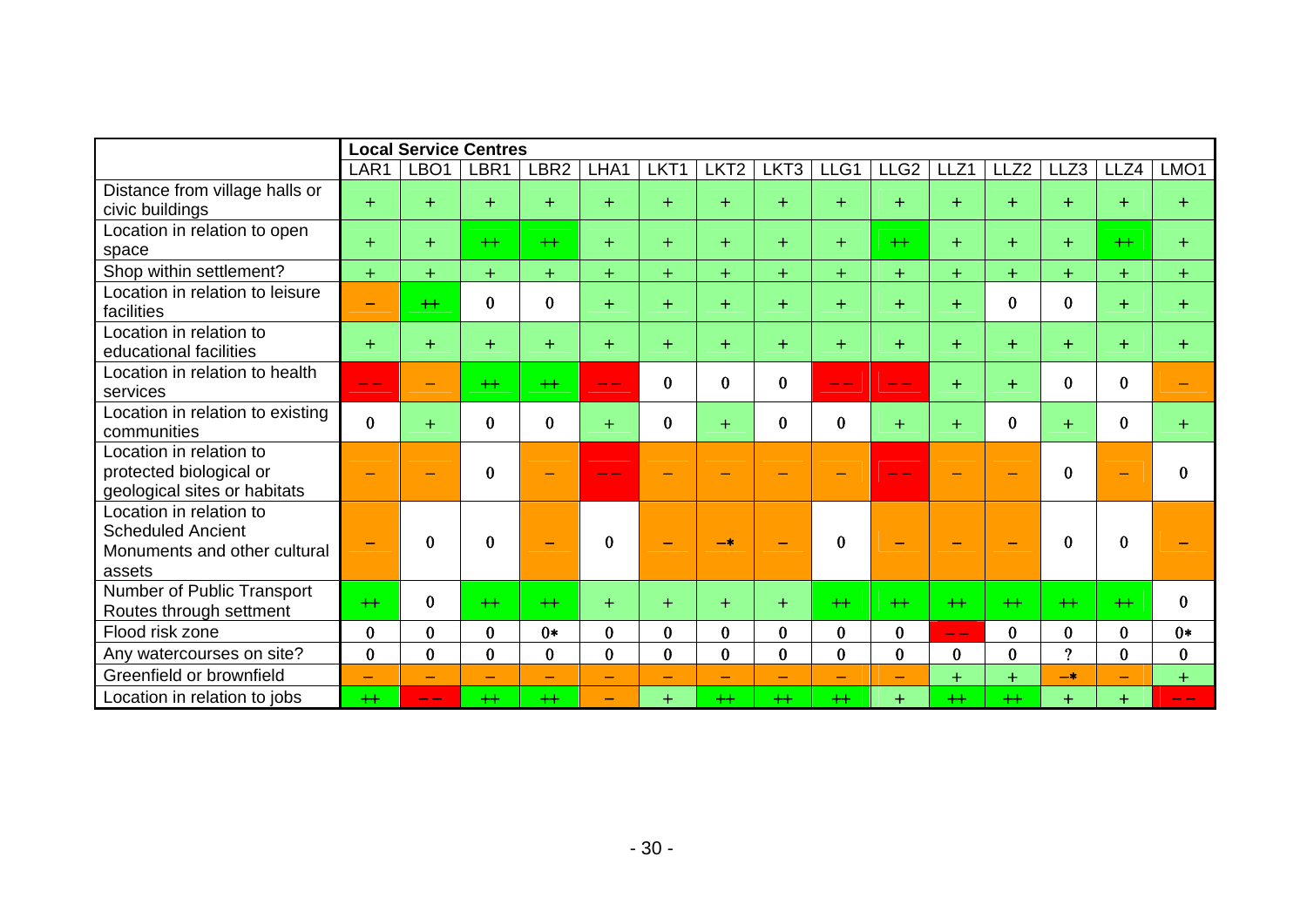|                                                                                               |                              | <b>Local Service Centres (continued)</b> |                          |                          |                          |                          |                          |              |                          |                          |                            |                          | <b>Other Villages</b>    |                          |                   |  |
|-----------------------------------------------------------------------------------------------|------------------------------|------------------------------------------|--------------------------|--------------------------|--------------------------|--------------------------|--------------------------|--------------|--------------------------|--------------------------|----------------------------|--------------------------|--------------------------|--------------------------|-------------------|--|
|                                                                                               | LMO <sub>2</sub>             | LMO <sub>3</sub>                         | LRA1                     | LSH1                     | LTE <sub>1</sub>         | LTE <sub>2</sub>         | LTE3                     | LTE4         | LTE <sub>5</sub>         | LTE6                     | LTS1                       | LWA1                     | LCR1                     | LPL1                     | LSW1              |  |
| Distance from village halls<br>or civic buildings                                             | $+$                          | $+$                                      |                          | $+$                      | $+$                      | $+$                      | $+$                      | $+$          | $+$                      | $+$                      | $+$                        | $+$                      | $+$                      |                          |                   |  |
| Location in relation to open<br>space                                                         | $+$                          | $+$                                      | $+$                      | $+$                      | $+$                      | $+$                      | $+$                      | $+$          | $+$                      | $+$                      | $+$                        | $+$                      | $+$                      | $+$                      |                   |  |
| Shop within settlement?                                                                       | $+$                          | $+$                                      | $+$                      | $+$                      | $+$                      | $+$                      | $+$                      | $+$          | $+$                      | $+$                      | $\overline{\phantom{0}}$   | $+$                      | $\overline{\phantom{0}}$ | $+$                      |                   |  |
| Location in relation to leisure<br>facilities                                                 | $+$                          | $+$                                      | $\sim$ $\sim$            |                          | $+$                      | $+$                      | $+$                      | $+$          | $+$                      | $+$                      | $\bf{0}$                   | $+$                      | $+$                      | $+$                      |                   |  |
| Location in relation to<br>educational facilities                                             | $+$                          | $+$                                      | $+$                      | $+$                      | $+$                      | $+$                      | $+$                      | $+$          | $+$                      | $+$                      | $+$                        | $+$                      | $+$                      | $\overline{\phantom{0}}$ |                   |  |
| Location in relation to health<br>services                                                    | $\qquad \qquad \blacksquare$ | $\overline{\phantom{0}}$                 | --                       | $+$                      | $+$                      | $+$                      | $+$                      | $+$          | $+$                      | $+$                      | $+$                        | ۰                        |                          |                          |                   |  |
| Location in relation to<br>existing communities                                               | $+$                          | 0                                        | $\bf{0}$                 | $+$                      | $\bf{0}$                 | $+$                      | $+$                      | $+$          | $\bf{0}$                 | $+$                      | $+$                        | $\bf{0}$                 | $\mathbf{0}$             | $+$                      | $+$               |  |
| Location in relation to<br>protected biological or<br>geological sites or habitats            | $\bf{0}$                     | $\bf{0}$                                 |                          |                          | $\bf{0}$                 | 0                        | $\bf{0}$                 | $\bf{0}$     | $\bf{0}$                 | $\bf{0}$                 |                            |                          |                          | $\bf{0}$                 | $\bf{0}$          |  |
| Location in relation to<br><b>Scheduled Ancient</b><br>Monuments and other<br>cultural assets | $\bf{0}$                     | $\bf{0}$                                 |                          | $\Omega$                 | $\mathbf{0}$             | $\mathbf{0}$             | $\bf{0}$                 | $\mathbf{0}$ | $0*$                     | $\Omega$                 |                            | $\bf{0}$                 | ٠                        | $\mathbf{0}$             |                   |  |
| Number of Public Transport<br>Routes through settlement                                       | $\bf{0}$                     | $\bf{0}$                                 | $+$                      | $+$                      | $+$                      | $+$                      | $+$                      | $^{+}$       | $+$                      | $+$                      | $+$                        | $+$                      | $\bf{0}$                 | $+$                      |                   |  |
| Flood risk zone                                                                               | $\bf{0}$                     | $\bf{0}$                                 | $\mathbf{0}$             | $\bf{0}$                 | $\bf{0}$                 | $\bf{0}$                 | $\bf{0}$                 | $\bf{0}$     | $\bf{0}$                 | $\bf{0}$                 | $\boldsymbol{\mathcal{P}}$ | $\bf{0}$                 | $- -$                    | $\gamma$                 | $0*$              |  |
| Any watercourses on site?                                                                     | $\bf{0}$                     | $\bf{0}$                                 | $\bf{0}$                 | $\bf{0}$                 | $\bf{0}$                 | $\bf{0}$                 | $\bf{0}$                 | $\bf{0}$     | $\bf{0}$                 | $\bf{0}$                 | $\bf{0}$                   | $\bf{0}$                 | $\bf{0}$                 | $\bf{0}$                 | $\qquad \qquad -$ |  |
| Greenfield or brownfield                                                                      | $\overline{\phantom{0}}$     | $\overline{\phantom{0}}$                 | $\overline{\phantom{0}}$ | $\overline{\phantom{0}}$ | $\overline{\phantom{m}}$ | $\overline{\phantom{0}}$ | $\overline{\phantom{0}}$ |              | $\overline{\phantom{0}}$ | $\overline{\phantom{0}}$ | $-*$                       | $\overline{\phantom{0}}$ | $+$                      | $-*$                     | $\gamma$          |  |
| Location in relation to jobs                                                                  | $- -$                        | --                                       | $- -$                    | --                       | $^{++}$                  | $^{++}$                  | $+$                      | $+$          | $+$                      | $+$                      | $\equiv$                   | $+$                      | --                       | $\bf{0}$                 |                   |  |